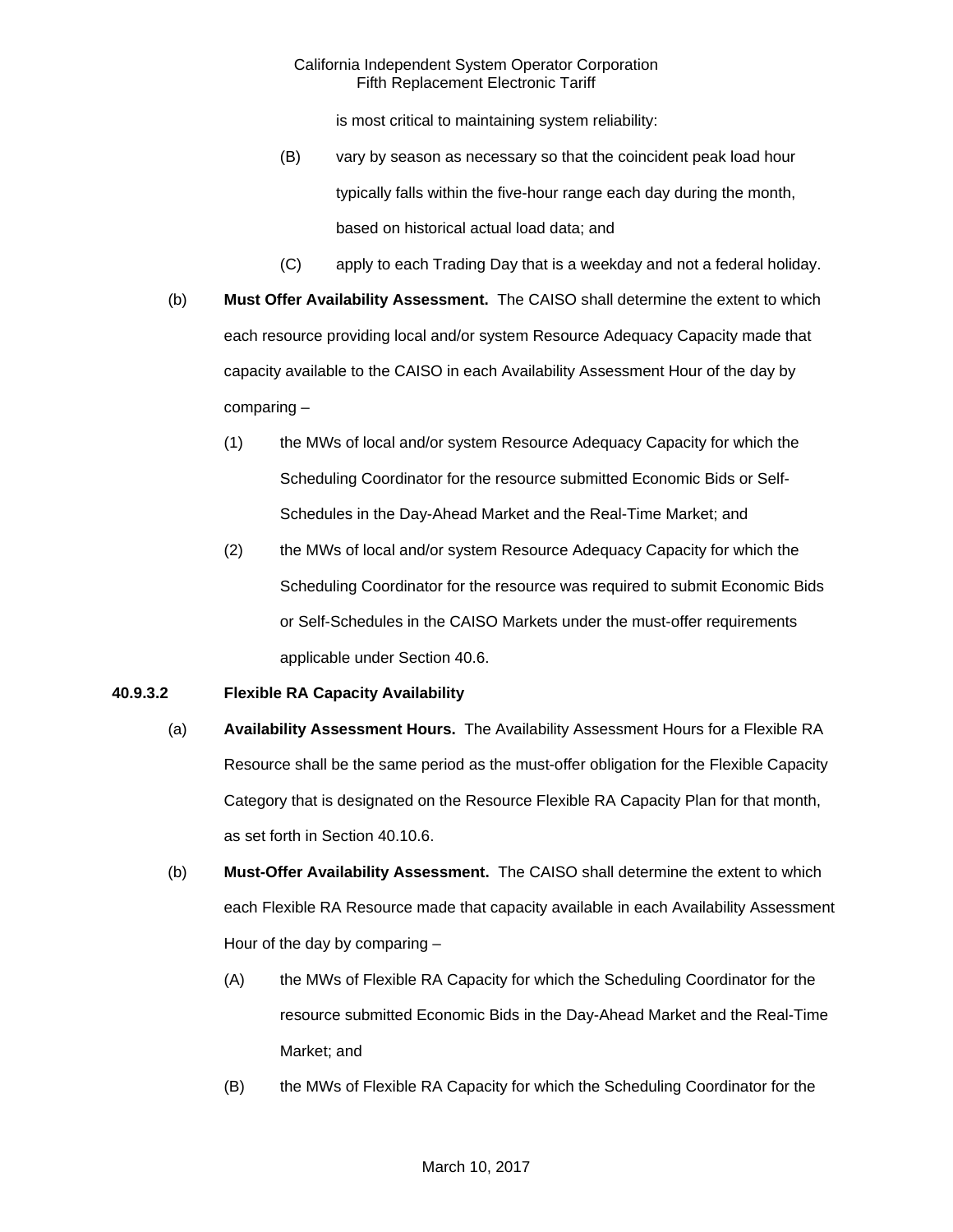resource was required to submit Economic Bids in the CAISO Markets under the must-offer requirements applicable under Section 40.10.6.

- (c) **Flexible Capacity Category.** If a Flexible RA Resource is designated to provide Flexible RA Capacity and/or RA Substitute Capacity in more than one Flexible Capacity Category on the same day, the CAISO will assess the availability of the resource using the mustoffer obligation for the highest quality of Flexible Capacity Category designated.
- (d) **Start-Up Less Than 90 Minutes.** For resources with a start-up time less than 90 minutes, the CAISO will use the resource's MWs of capacity from zero to the EFC value to assess the availability of the designated Flexible RA Capacity; provided that the Scheduling Coordinator for the resource does not submit Self-Schedules for the capacity from zero to PMin or for any portion of the capacity under the must-offer obligation for Energy. If the Scheduling Coordinator for the resource submits a Self-Schedule, the CAISO will deduct the MW value of PMin from the calculation of the resource's Flexible RA Capacity availability,
- (e) **Start-Up Greater Than 90 Minutes.** For resources with a start-up time greater than 90 minutes, the CAISO will use the MWs of capacity between the resource's PMin and EFC value in the availability assessment and validate whether the Scheduling Coordinator for the resource submitted Economic Bids for all MWs designated on the Resource Flexible RA Capacity Plan.
- (f) **Variable Energy Resources**
	- (1) **Flexible RA Capacity Equal to EFC.** If the Flexible RA Capacity designated on the monthly Resource Flexible RA Capacity Plan is equal to the resource's EFC value, the CAISO will assess the availability of the designated Flexible RA Capacity based on the Economic Bids for Flexible RA Capacity the Scheduling Coordinator for the resource submitted up to the MWs in the Variable Energy Resource forecast applicable under Section 4.8.2.
	- (2) **Flexible RA Capacity Less Than EFC.** If the Flexible RA Capacity designated in the monthly Resource Flexible RA Capacity Plan is less than the EFC value for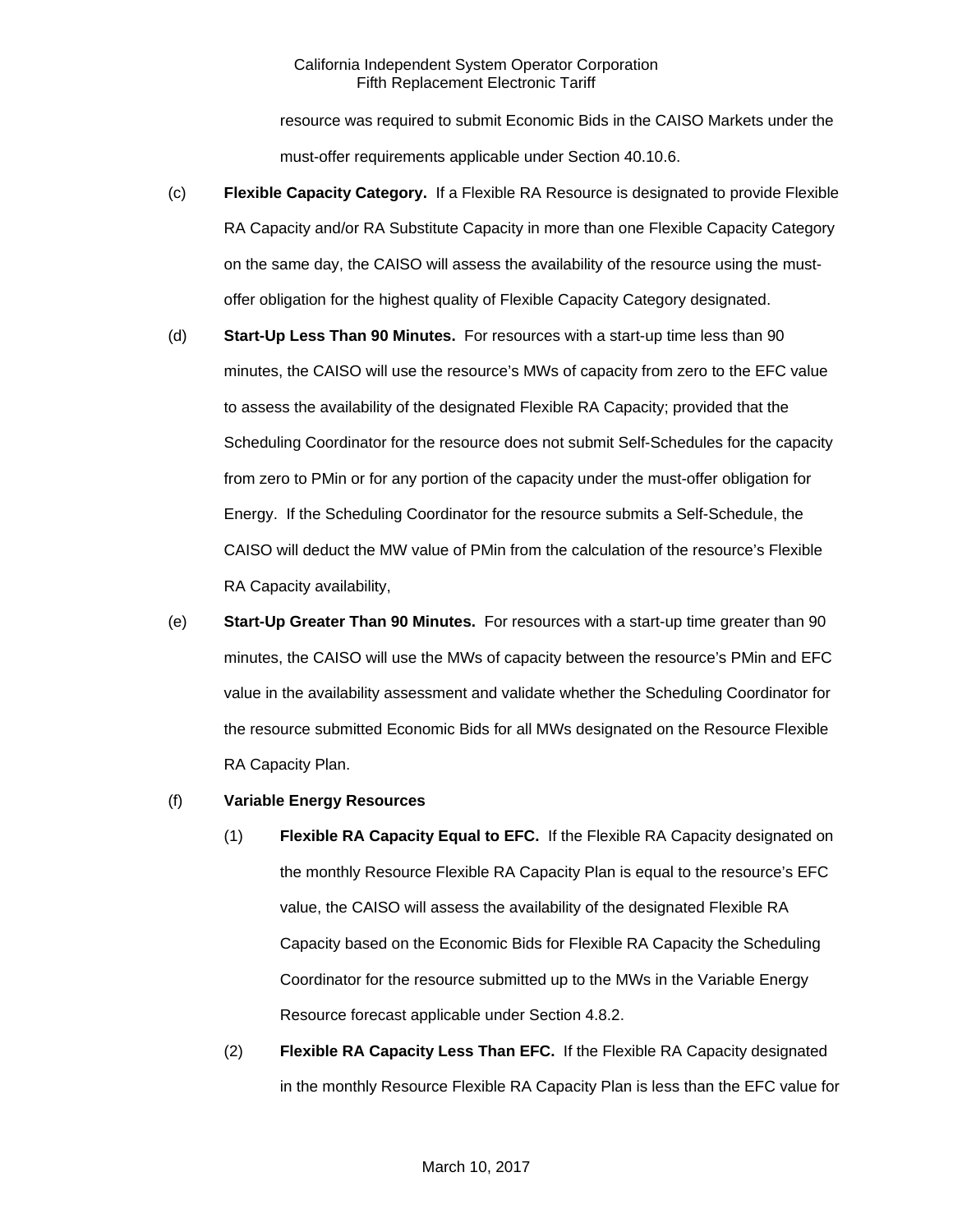the resource, the CAISO will assess availability using the ratio of the amount shown on the monthly plan to the relevant EFC value, and applies that ratio to the MWs of Economic Bids and the Variable Energy Resource forecast.

- (3) **VER Forecast Less Than Flexible RA Capacity.** If the MWs in the Variable Energy Resource forecast are less than the MWs of Flexible RA Capacity designated in the monthly Resource Flexible RA Capacity Plan, and the Economic Bids are greater than or equal to the forecast amount for that hour, the resource is 100 percent available up to the forecast amount.
- (4) **VER Forecast Greater Than Flexible RA Capacity.** If the MWs in the Variable Energy Resource forecast are greater than the MWs of Flexible RA Capacity designated in the monthly Resource Flexible RA Capacity Plan, the Scheduling Coordinator for the resource must submit Economic Bids equal to the forecast amount. If the Scheduling Coordinator for the resource submits Economic Bids for MWs above the forecast, or the resource generates above the forecast, the CAISO will limit the calculated availability to the forecast amount.
- (5) **No Day-Ahead Market Obligation.** For Variable Energy Resources that do not have an obligation to submit Economic Bids into the Day-Ahead Market, the CAISO will base the availability assessment of the Flexible RA Capacity only on the resource's Economic Bids in the Real-Time Market.

### **40.9.3.3 Availability for Overlapping Local/System and Flexible RA Capacity**

- (a) **Overlap Determination.** The availability assessment for overlapping Resource Adequacy commitments shall apply to those hours in which a resource was subject to the must-offer obligations for local and/or system Resource Adequacy Capacity and Flexible RA Capacity in any Availability Assessment Hour and for any portion of the same capacity.
- (b) **Must-Offer Availability Assessment.** The CAISO shall determine the extent to which each resource with overlapping Resource Adequacy commitments made that capacity available to the CAISO in each overlapping Availability Assessment Hour of the day by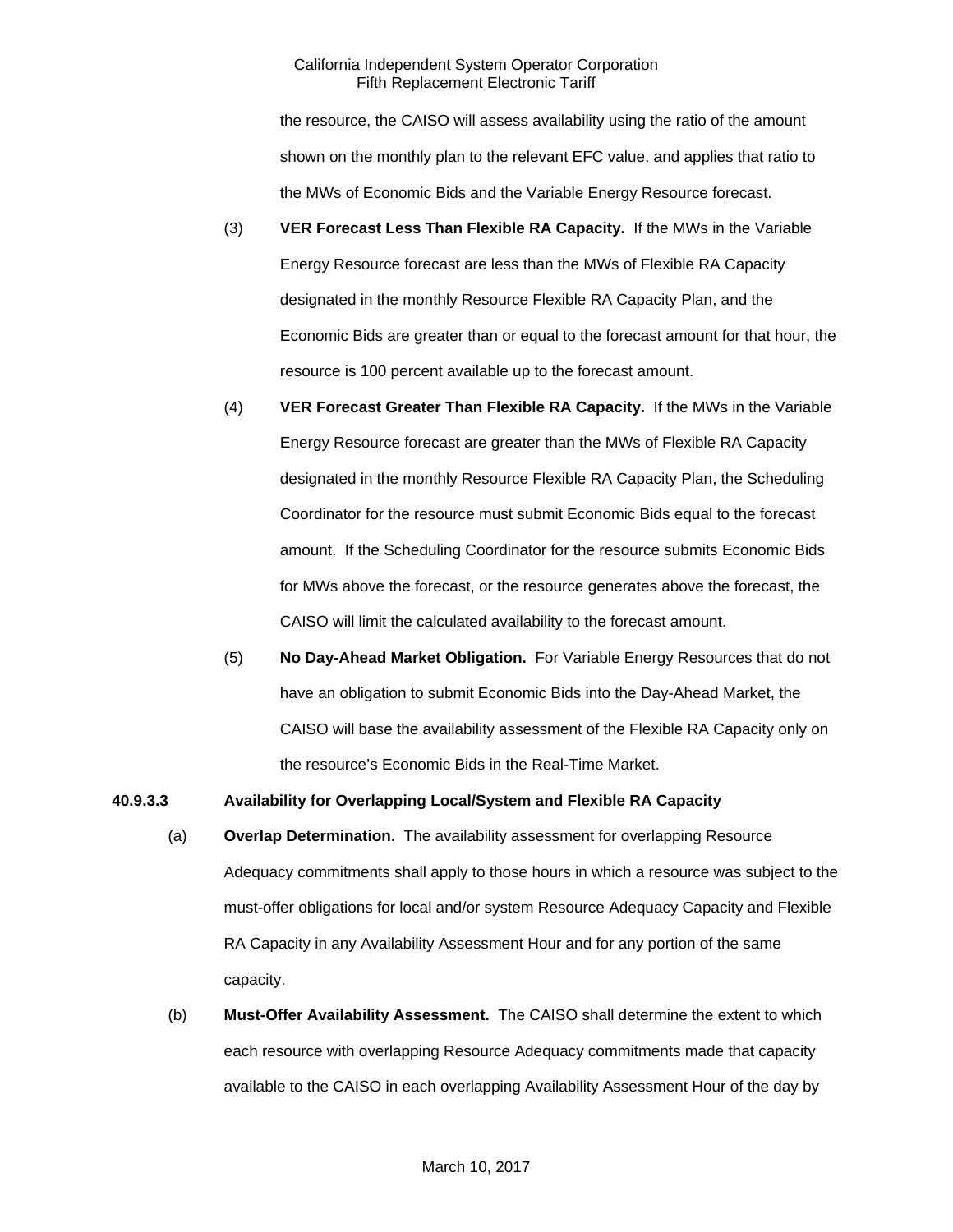comparing –

- (1) the MWs of local and/or system Resource Adequacy Capacity and Flexible RA Capacity for which the Scheduling Coordinator for the resource submitted Economic Bids in the Day-Ahead Market and the Real-Time Market; and
- (2) the MWs of local and/or system Resource Adequacy Capacity and Flexible RA Capacity for which the Scheduling Coordinator for the resource was required to submit Economic Bids in the CAISO Markets, in accordance with the applicable must-offer requirements in Sections 40.6 and 40.10.6.
- (c) **Calculation.** The CAISO's calculation of the Availability Assessment for overlapping RA commitments shall count-
	- (1) any portion of the overlapping MW only once; and
	- (2) the total MWs of capacity at the higher of the Resource Adequacy Capacity commitment or the Flexible RA Capacity commitment.
- **40.9.3.4 Treatment of Maintenance Outages**
	- (a) **Replacement Not Required.** The RAAIM Availability Assessment for a Resource Adequacy Resource excludes the capacity, duration, and must-offer requirements for Resource Adequacy Capacity –
		- (1) with an Approved Maintenance Outage or pending request for a Maintenance Outage as of 45 days prior to the start date of the Resource Adequacy month; however any subsequent incremental increase in the MWs or duration of the outage will be subject to RAAIM unless RA Replacement Capacity for the incremental outage is required and provided or is not required; or
		- (2) on an Approved Maintenance Outage during the Resource Adequacy month that does not require RA Replacement Capacity under Section 9.3.1.3.3.
	- (b) **Replacement Requirement Provided.** For each Maintenance Outage that a Resource Adequacy Resource requests less than 45 days prior to the start of the relevant resource adequacy month and that requires RA Replacement Capacity –
		- (1) the RAAIM Availability Assessment for the resource excludes the capacity,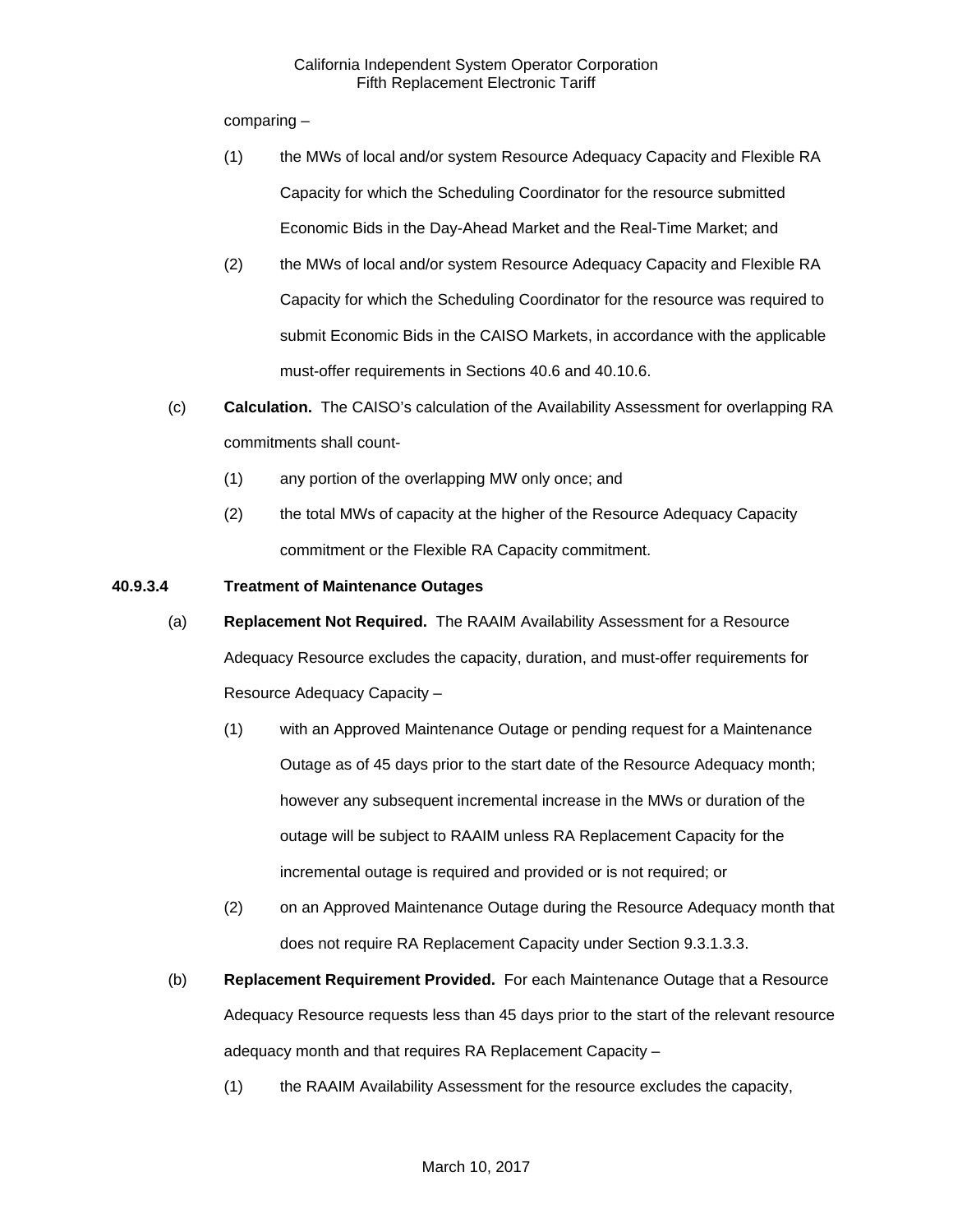duration, and must-offer requirement for Resource Adequacy Capacity on an Approved Maintenance Outage to the extent the resource provides RA Replacement Capacity for that outage as required under Section 9.3.1.3.3; and

- (2) the RAAIM Availability Assessment for the replacement resource includes the capacity, duration, and must-offer requirement for the RA Replacement Capacity commitment.
- (c) **Replacement Requirement Not Provided.** For each Maintenance Outage that a Resource Adequacy Resource requests less than 45 days prior to the start of the relevant resource adequacy month, the RAAIM Availability Assessment for the resource includes the capacity, duration, and must-offer requirement for Resource Adequacy Capacity on an Approved Maintenance Outage to the extent the resource does not provide RA Replacement Capacity for the outage as required under Section 9.3.1.3.3.

### **40.9.3.5 Treatment of Forced Outages**

# (a) **RA Substitute Capacity - Local And System**

- (1) The RAAIM Availability Assessment for a Resource Adequacy Resource includes the capacity, duration, and must-offer requirement for Resource Adequacy Capacity on a Forced Outage, except to extent the resource provides RA Substitute Capacity for the outage in accordance with Section 40.9.3.6.
- (2) The RAAIM Availability Assessment for the substitute resource includes the capacity, duration, and must-offer requirement for the RA Substitute Capacity.

### (b) **RA Substitute Capacity - Flexible**

- (1) The RAAIM Availability Assessment for a Flexible RA Resource includes the capacity, duration, and must-offer requirement for Flexible RA Capacity on a Forced Outage, except to extent the resource provides RA Substitute Capacity for that outage in accordance with Section 40.9.3.6.
- (2) The RAAIM Availability Assessment for the substitute resource includes the capacity, duration, and must-offer requirement for the RA Substitute Capacity.
- (3) For each day the substitute resource is committed to provide Flexible RA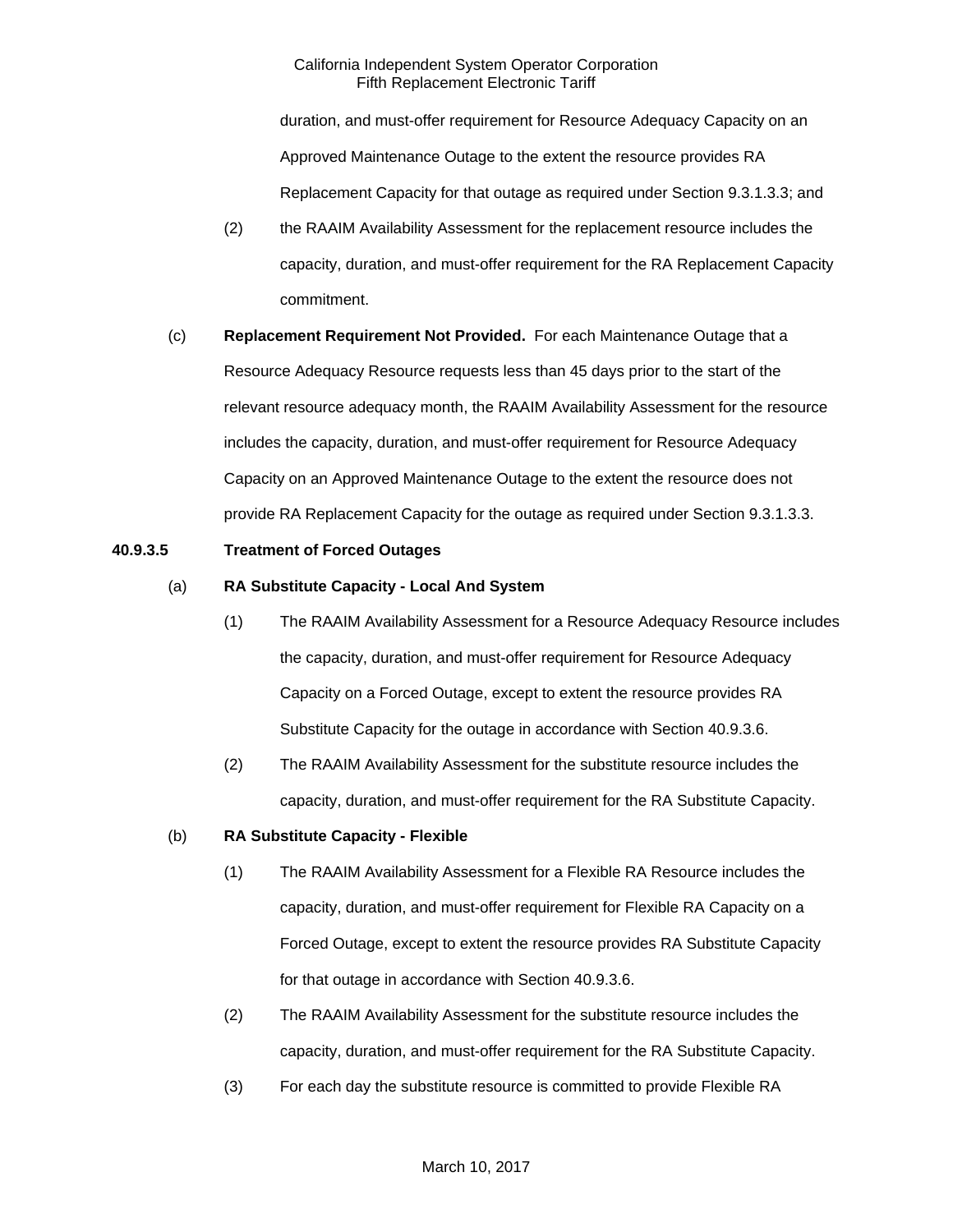Capacity and/or RA Substitute Capacity in more than one Flexible Capacity Category, the RAAIM Availability Assessment applies the must-offer obligation for the highest quality Flexible Capacity Category to the total MWs of the flexible capacity requirement.

- (c) **Exclusions from RAAIM.** The RAAIM Availability Assessment excludes the capacity, duration, and must-offer requirement for local and/or system Resource Adequacy Capacity or Flexible RA Capacity on a Forced Outage in a nature of work category relating to an administrative action by the resource owner, a cause outside of the control of the resource owner, or a short-term use limitation, as those categories are specified in the Business Practice Manual.
- (d) Scheduling Coordinators for Resource Adequacy Resources with a PMax of at least one (1) MW but less than 10 MWs that do not meet the requirement to provide information on Forced Outages in accordance with Section 9.3.10 shall report outages and de-rates in accordance with the process set forth the Business Practice Manual.

### **40.9.3.6 Substitute Capacity**

### (a) **Substitution**

- (1) The Scheduling Coordinator for a Resource Adequacy Resource may provide RA Substitute Capacity for its local and/or system Resource Adequacy Capacity or Flexible RA Capacity on a Forced Outage or de-rate.
- (2) If the Resource Adequacy Resource on outage and the substituting resource do not have the same Scheduling Coordinator, the Scheduling Coordinator for the substituting resource must confirm and approve the proposed substitution in accordance with the process set forth in the Business Practice Manual.

### (b) **Availability**

- (1) RA Substitute Capacity must be operationally available to the CAISO:
- (2) Capacity on, or scheduled to be on, a Forced Outage, Approved Maintenance Outage, or de-rate, is not operationally available and shall not qualify to be RA Substitute Capacity for the duration of the period that it is unavailable.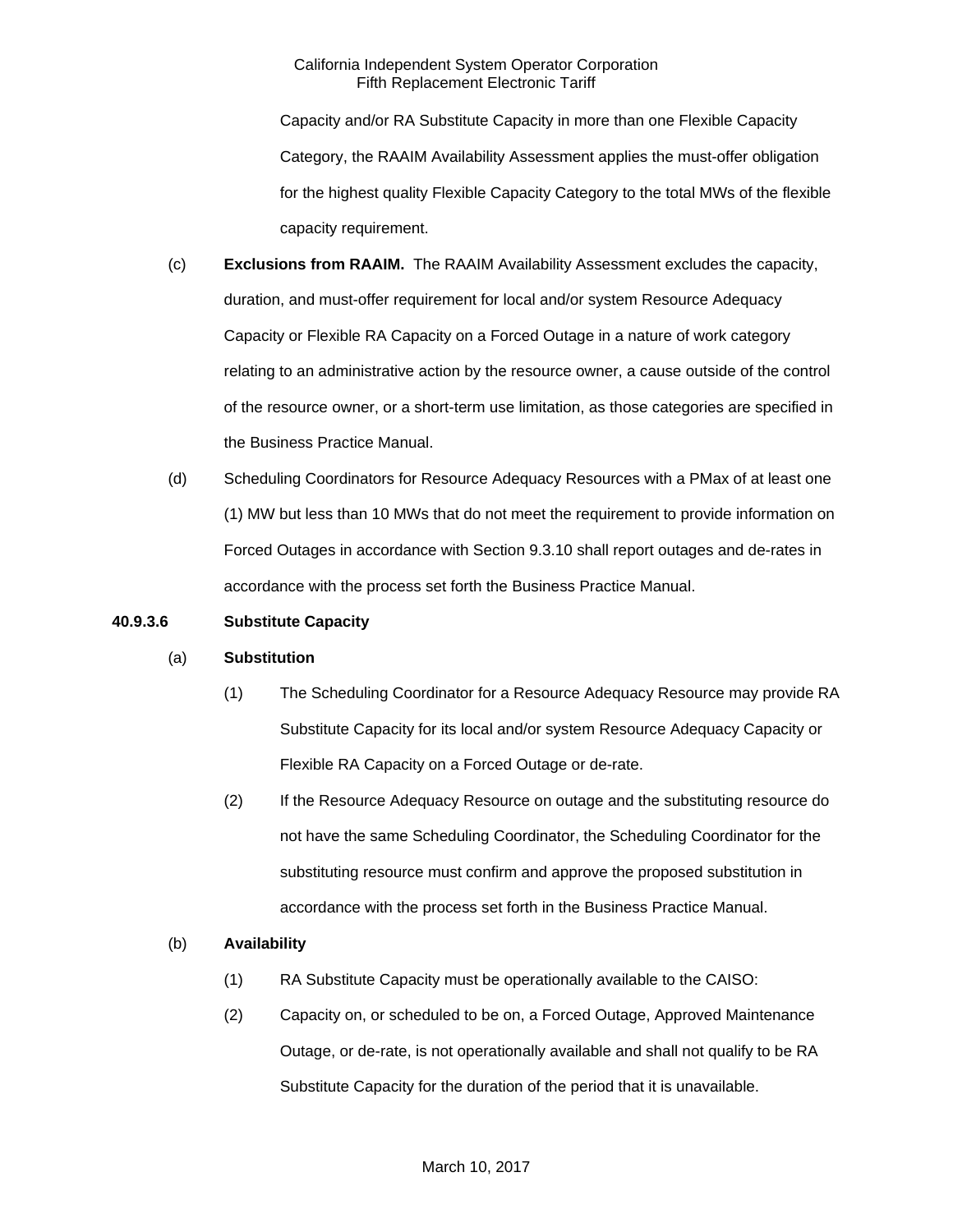- (3) RA Replacement Capacity, RMR Capacity, CPM Capacity, and capacity committed to be Resource Adequacy Capacity in a monthly Supply Plan shall not qualify to be RA Substitute Capacity for the duration of that commitment.
- (4) RA Substitute Capacity shall not qualify to be RA Replacement Capacity, RMR Capacity, CPM Capacity, or Resource Adequacy Capacity in a monthly Supply Plan, for the duration of the substitution.
- (5) If a resource provides RA Substitute Capacity for multiple Resource Adequacy Resources under Section 40.9.3.6.3, the same capacity committed as RA Substitute Capacity for one Resource Adequacy Resource shall not qualify as RA Substitute Capacity for a different Resource Adequacy Resource during the same substitution period.
- (6) RA Substitute Capacity will be treated as Resource Adequacy Capacity during the period of substitution for purposes of a Forced Outage or de-rate allocation.

# (c) **Timing of Substitution Request**

- (1) **Day-Ahead Market.** Requests for substitution in the Day-Ahead Market must be submitted in accordance with the timeline specified in the Business Practice Manual and be approved by the CAISO to be included in the Day-Ahead Market for the next Trading Day. Requests for substitution in the Day-Ahead Market submitted at or after the timeline specified in the Business Practice Manual and that are approved by the CAISO will be included in the Day-Ahead Market for the second Trading Day.
- (2) **Real-Time Market.** Requests for substitution in the Real-Time Market must be submitted in accordance with the timeline in the Business Practice Manual.

### **40.9.3.6.1 RA Substitute Capacity from a Single Source**

- (a) **Option.** The Scheduling Coordinator for a Resource Adequacy Resource that is on a Forced Outage or de-rate may provide RA Substitute Capacity for that capacity from a single resource.
- (b) **Local Capacity Area Resource Substitution**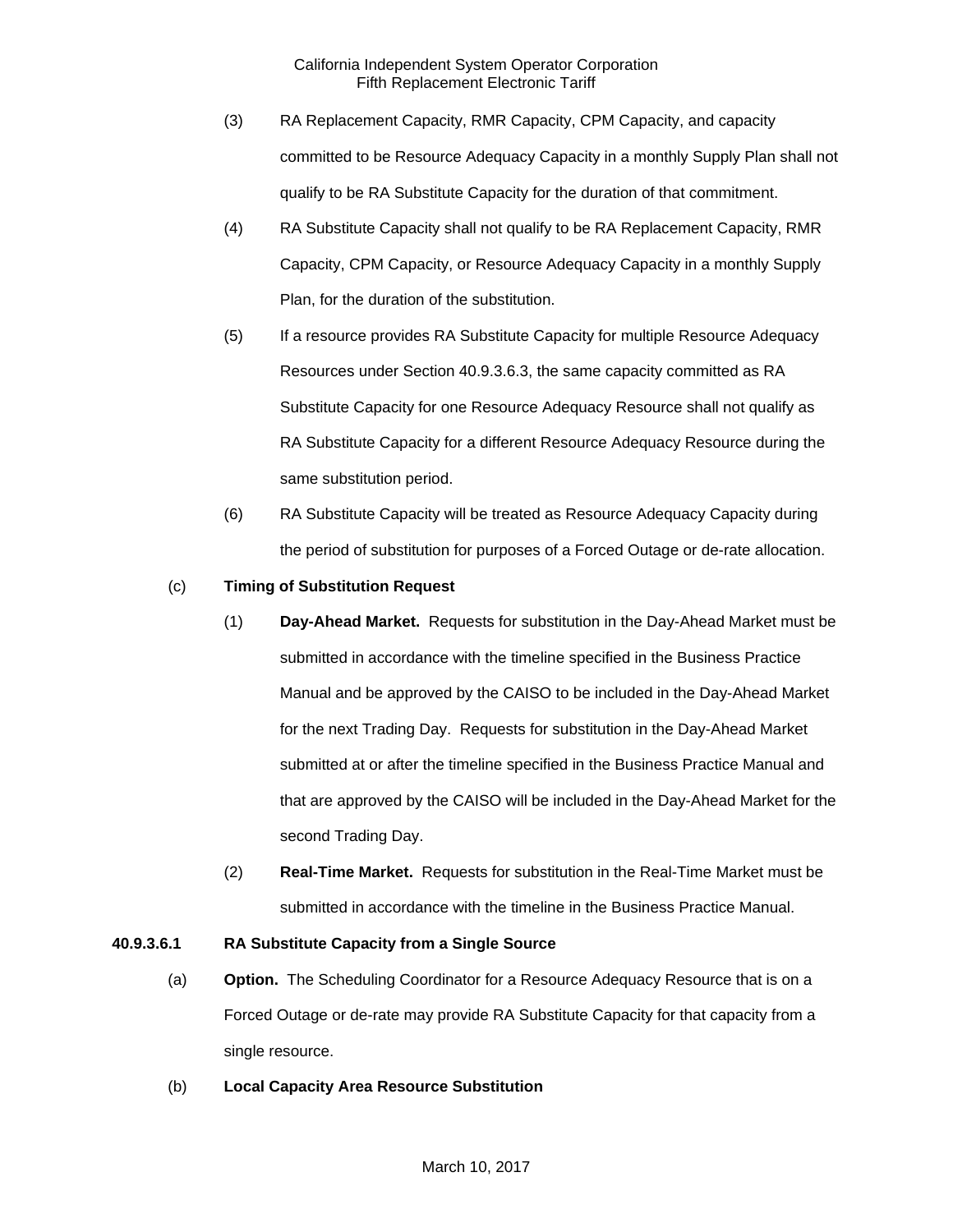# (1) **Pre-Qualified Substitution.**

- (A) **Annual Process.** The CAISO will annually conduct a process to assess the eligibility of resources to pre-qualify as RA Substitute Capacity for Local Capacity Resource Adequacy Resources. The CAISO will publish a list of the pre-qualified resources in accordance with the timeline in the Business Practice Manual.
- (B) **Pre-Qualification Requirement.** The CAISO will pre-qualify a resource to provide RA Substitute Capacity that is located at the same bus as, or a compatible bus to, that of the Local Capacity Area Resource Adequacy Resource for which it could substitute.
- (C) **Request.** To use a pre-qualified resource in the Day-Ahead Market or Real-Time Market as RA Substitute Capacity, the Scheduling Coordinator for the Local Capacity Area Resource Adequacy Resource on a Forced Outage or de-rate must submit a timely substitution request in accordance with Section 40.9.3.6(c).
- (D) **Approval.** The CAISO will grant a request that meets the requirements in Sections 40.9.3.6.1(b)(1)(C) and 40.9.3.6(b).

# (2) **Non-Pre-Qualified Substitution.**

- (A) **Day-Ahead Market.** The Scheduling Coordinator for a Local Capacity Area Resource Adequacy Resource on a Forced Outage or de-rate may submit a request to substitute a non-pre-qualified resource only in the Day-Ahead Market.
- (B) **Request.** To use a non-pre-qualified resource as RA Substitute Capacity, the Scheduling Coordinator for the Local Capacity Area Resource Adequacy Resource must submit a timely substitution request in accordance with Section 40.9.3.6(c), and the alternate resource must be located in the same Local Capacity Area.
- (C) **Approval.** The CAISO will grant a request that meets the requirements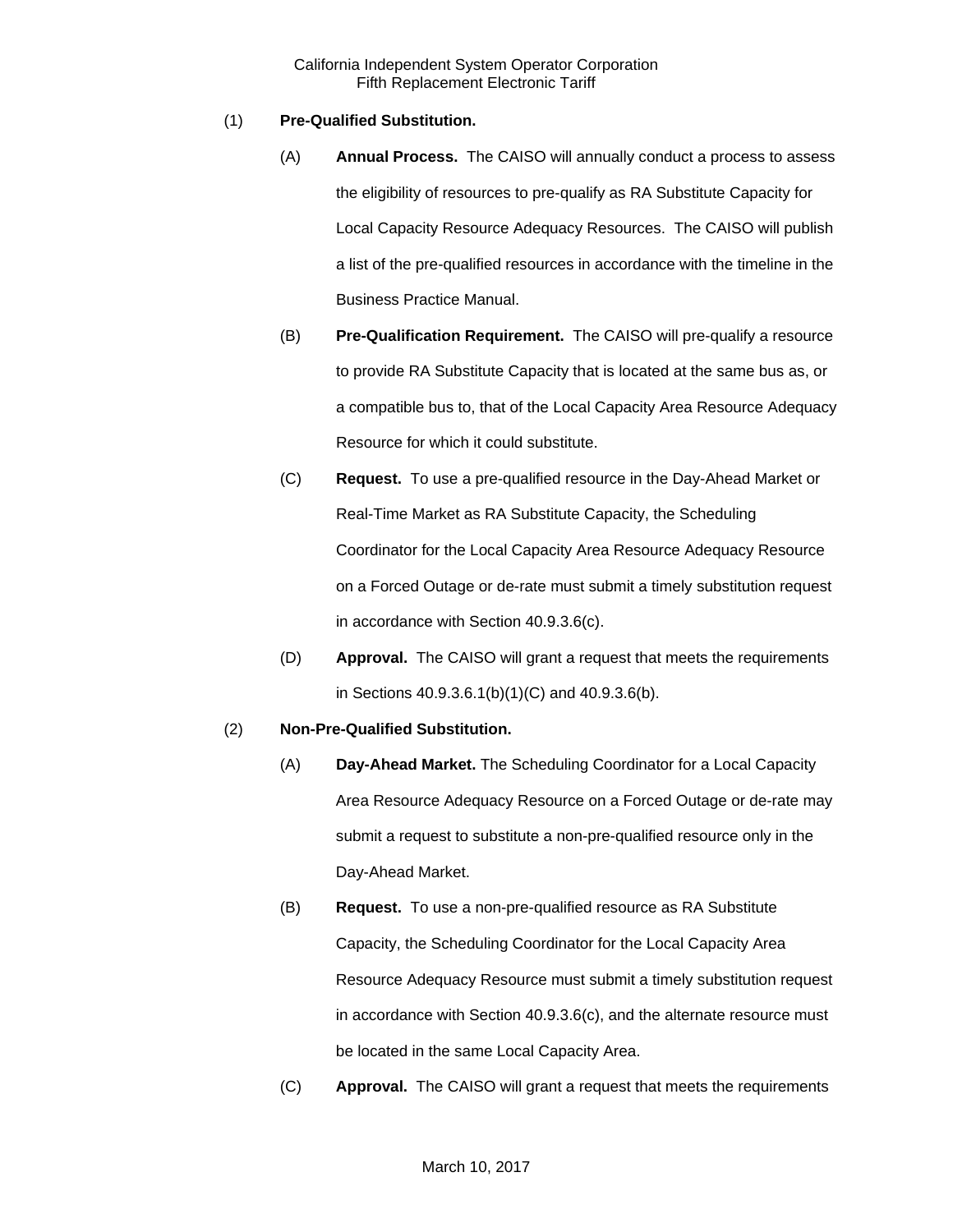in Sections 40.9.3.6.1(b)(2)(A) and (B), and 40.9.3.6(b).

### (c) **Non-Local Capacity Area Resource Substitution**

- (1) **Request.** To use a resource as RA Substitute Capacity, the Scheduling Coordinator for a non-Local Capacity Area Resource Adequacy Resource that has a Forced Outage or de-rate must submit a timely substitution request in the Day-Ahead Market or Real-Time Market in accordance with Section 40.9.3.6(c).
- (2) **Approval.** The CAISO will grant the request if the alternate resource has adequate deliverable capacity to provide the RA Substitute Capacity and meets the requirements in Sections 40.9.3.6.1(c)(1) and 40.9.3.6(b).

## (d) **External Resources**

- (1) **Request.** To use a Dynamic System Resource, Non-Dynamic System Resource, NRS-RA Resource, or Pseudo-Tie as RA Substitute Capacity, the Scheduling Coordinator for a Resource Adequacy Resource that has a Forced Outage or de-rate must submit a timely substitution request in the Day-Ahead Market in accordance with Section 40.9.3.6(c).
- (2) **Approval.** The CAISO will grant the request if the alternate resource is external to the CAISO Balancing Authority Area (including Pseudo-Ties), the Scheduling Coordinator for the resource has an adequate available import allocation at the resource's Scheduling Point to provide the RA Substitute Capacity, and meets the requirements in Sections 40.9.3.6.1(d)(1) and 40.9.3.6(b).

# (e) **Flexible RA Capacity**

- (1) **Request.** To use a resource as RA Substitute Capacity, the Scheduling Coordinator for the Flexible RA Resource that has a Forced Outage or de-rate must submit a timely substitution request in the Day-Ahead Market or Real-Time Market in accordance with Section 40.9.3.6(c) and specify the MW of RA Substitute Capacity to be provided, which may not exceed the MWs of the outage.
- (2) **Approval.** The CAISO will grant the request if the alternate resource has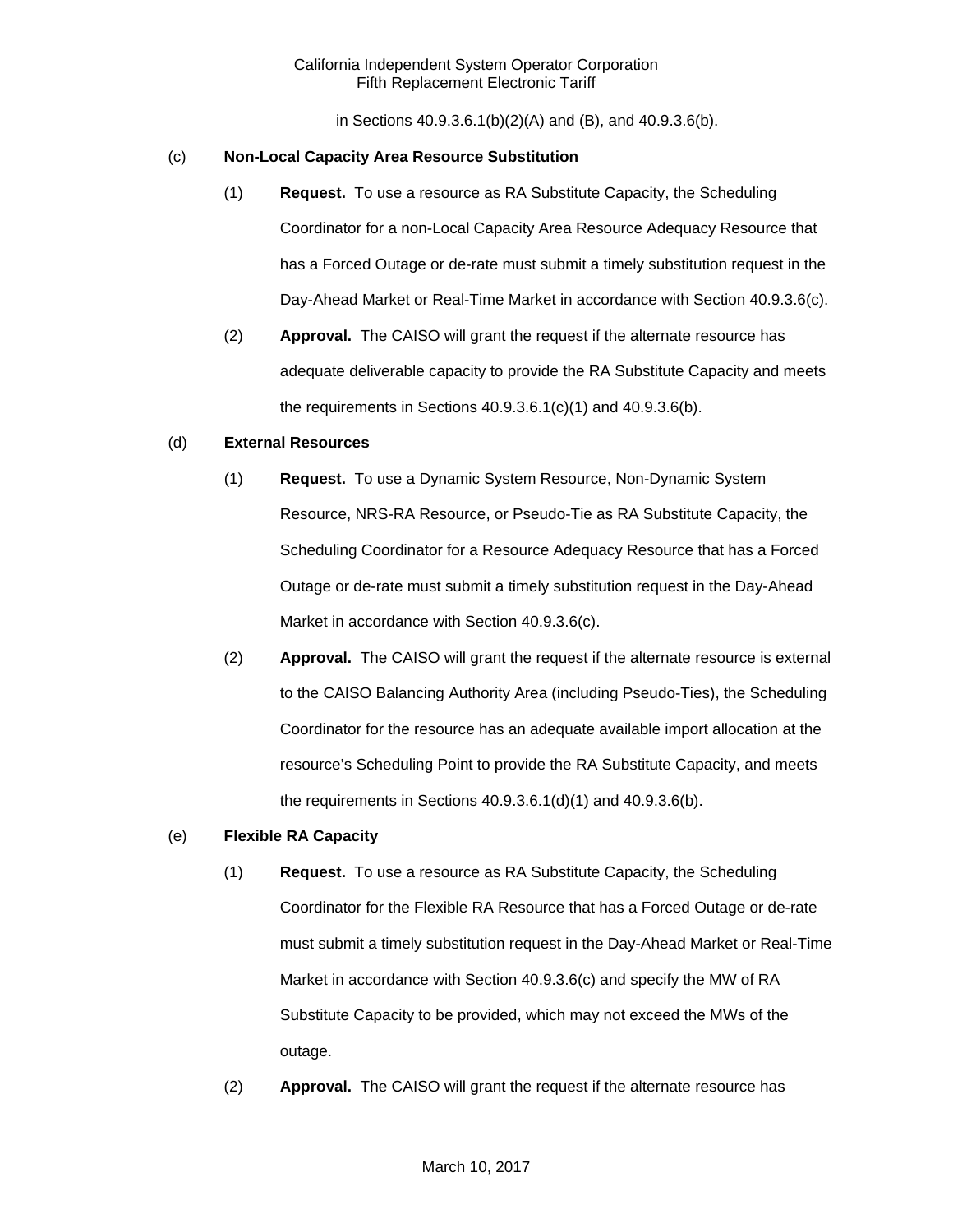adequate deliverable capacity to provide the RA Substitute Capacity, meets the applicable requirements in Sections 40.9.3.6.1(e) and 40.9.3.6(b), and is capable of meeting the must-offer obligation in Section 40.10.6 applicable to the highest quality Flexible Capacity Category for the MWs of the Flexible RA Capacity commitments of the resource on outage and the alternate resource.

## **40.9.3.6.2 RA Substitute Capacity from Multiple Resources**

(a) **Option.** The Scheduling Coordinator for a Resource Adequacy Resource on a Forced Outage or de-rate may submit a request to substitute that capacity with RA Substitute Capacity from multiple alternate resources, including a resource already providing RA Substitute Capacity for one or more Resource Adequacy Resources.

## (b) **Local Capacity Area Resource Substitution**

- (1) **Request.** To use RA Substitute Capacity from multiple resources, the Scheduling Coordinator for the Local Capacity Area Resource Adequacy Resource on a Forced Outage or de-rate must submit a timely substitution request in the Day-Ahead Market in accordance with Section 40.9.3.6(c) if any of the alternate resources are not pre-qualified to substitute for the resource on the outage; however, if all of the alternate resources are pre-qualified to provide RA Substitute Capacity for that resource, the request may be submitted in the Day-Ahead Market or Real-Time Market.
- (2) **Approval.** The CAISO will grant the request if it meets the requirements in Sections 40.9.3.6.2(b)(1) and 40.9.3.6(c) and the alternate resources are either pre-qualified, or are not pre-qualified but are located in the same Local Capacity Area as the Resource Adequacy Resource.

### (c) **Non-Local Capacity Area Resources**

(1) **Request.** To use RA Substitute Capacity from multiple resources, the Scheduling Coordinator for a non-Local Capacity Area Resource Adequacy Resource on a Forced Outage or de-rate must submit a timely substitution request in the Day-Ahead Market or the Real-Time Market in accordance with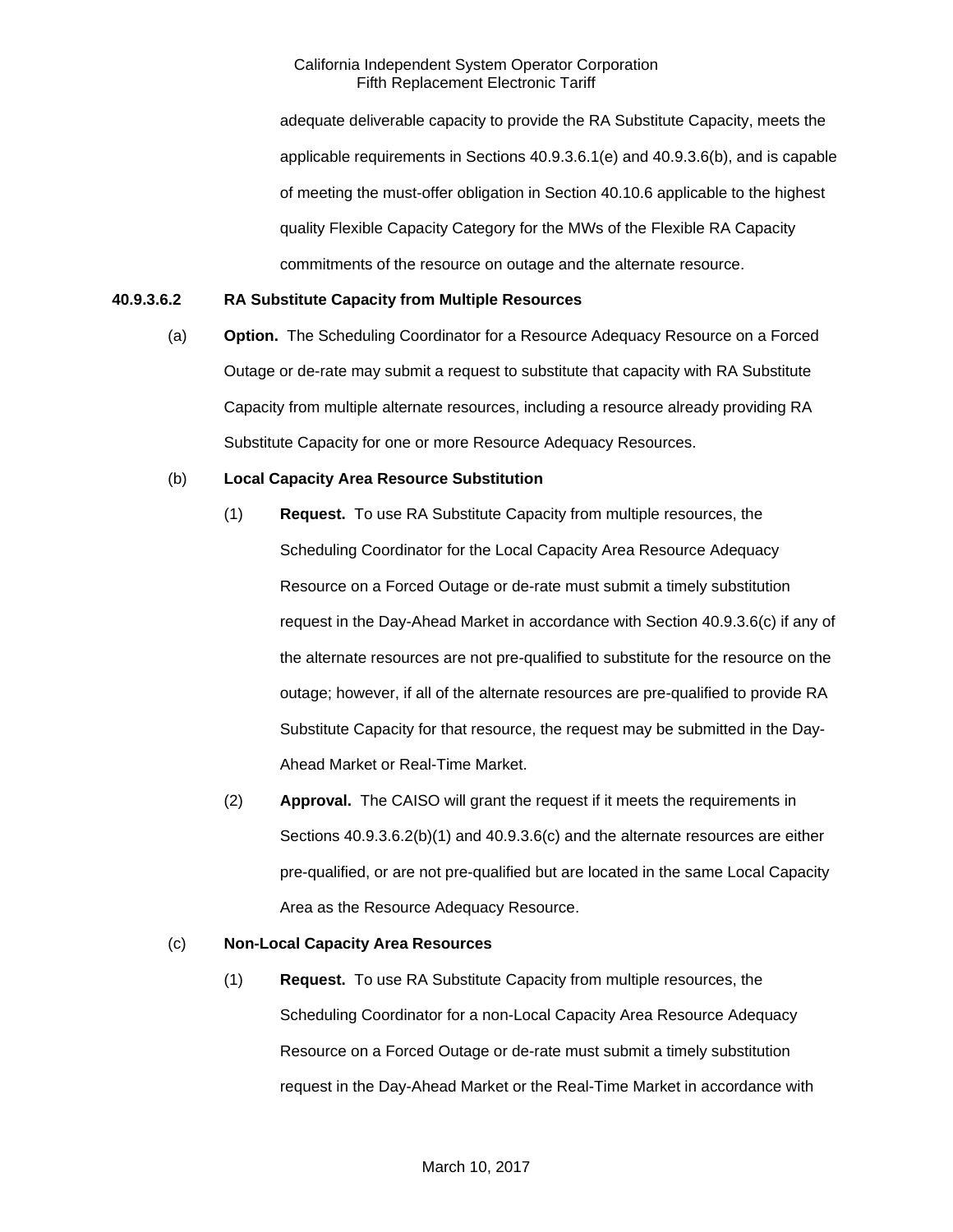Section 40.9.3.6(c).

(2) **Approval.** The CAISO will grant the request if all of the alternate resources meet the requirements in Sections 40.9.3.6.2(c)(1) and 40.9.3.6(c).

### (d) **External Resources**

- (1) **Request.** To use multiple Dynamic System Resources, Non-Dynamic System Resources, NRS-RA Resources, or Pseudo-Ties as RA Substitute Capacity, the Scheduling Coordinator for a Resource Adequacy Resource that has a Forced Outage or de-rate must submit a timely substitution request in the Day-Ahead Market in accordance with Section 40.9.3.6(c).
- (2) **Approval.** The CAISO will grant the request if the alternate resources are external to the CAISO Balancing Authority Area (including Pseudo-Ties), and the Scheduling Coordinator of each alternate resource has an adequate available import allocation at the resource's Scheduling Point to provide the RA Substitute Capacity, and meet the requirements in Sections 40.9.3.6.e(d)(1) and 40.9.3.6(b).

## (e) **Flexible RA Capacity**

- (1) **Request.** To use RA Substitute Capacity from multiple resources, the Scheduling Coordinator for a resource providing Flexible RA Capacity on a Forced Outage or de-rate must submit a timely substitution request in the Day-Ahead Market or the Real-Time Market and the alternate resources must be located in the CAISO Balancing Authority Area, which does not include a Pseudo-Tie of a Generating Unit or a Resource-Specific System Resource.
- (2) **Approval.** The CAISO will grant the request if the alternate resources meet the requirements in Sections 40.9.3.6.2(d)(1) and 40.9.3.6(c).

## **40.9.3.6.3 Multiple Substitution by One Resource**

The Scheduling Coordinator for a resource already providing RA Substitute Capacity may provide RA Substitute Capacity for one or more additional Resource Adequacy Resources on a Forced Outage or derate, subject to approval by the CAISO pursuant to Section 40.9.3.6.1 or 40.9.3.6.2.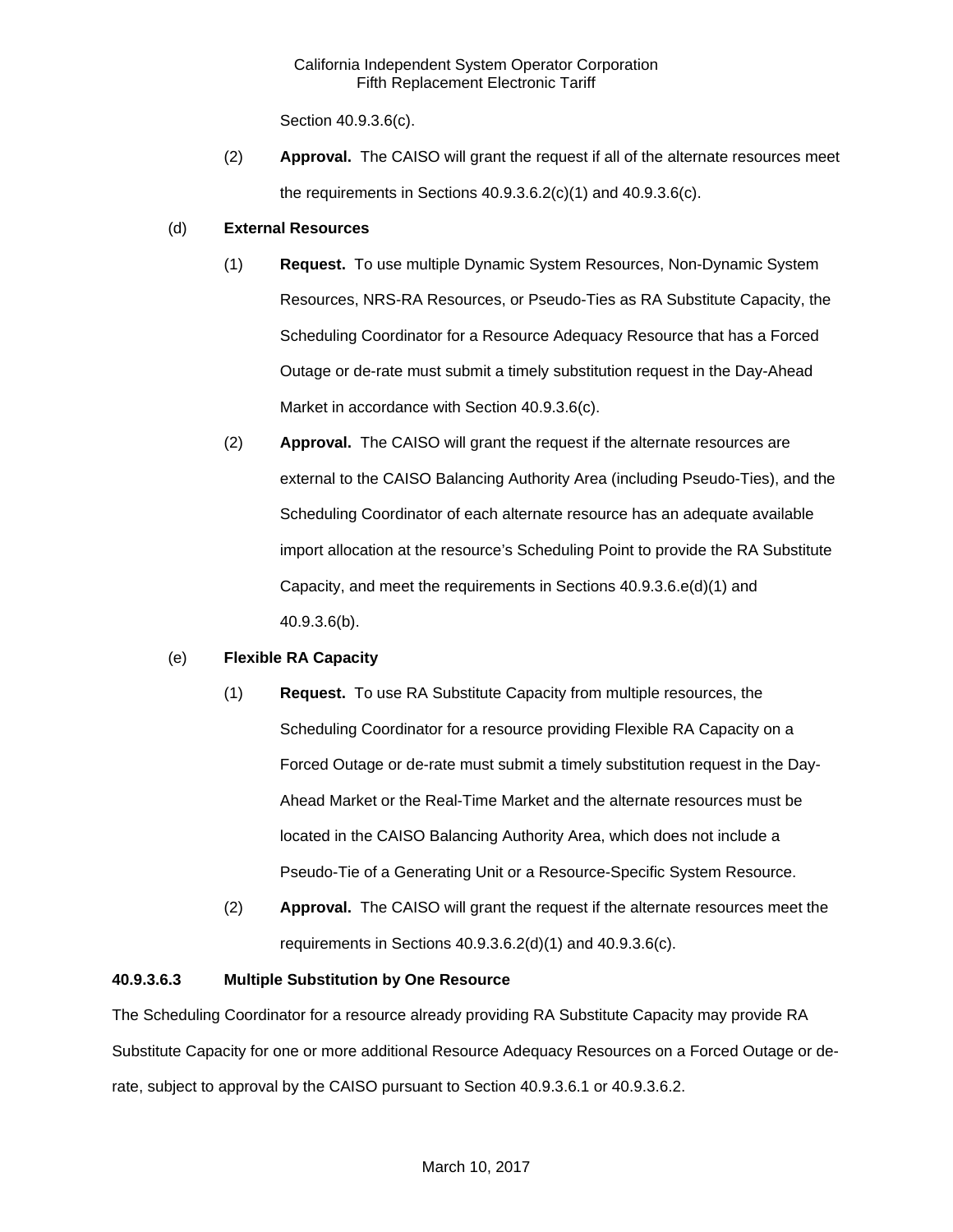## **40.9.3.6.4 Resource Adequacy Obligation**

To the extent a resource provides RA Substitute Capacity, the resource must meet and comply with all requirements in Section 40 applicable to RA Substitute Capacity for the duration of the substitution; except that RA Substitute Capacity shall be released from this obligation and the substitution requirements in Section 40.9 –

- (a) at the end of the approved substitution period; or
- (b) upon request by either the Scheduling Coordinator for the resource on Forced Outage or the Scheduling Coordinator for the substitute resource, and approval by the other Scheduling Coordinator, in accordance with the process set forth in the Business Practice Manual.

## **40.9.3.6.5 Treatment of Unbid Capacity**

If the Scheduling Coordinator for RA Substitute Capacity does not submit Bids or Self-Schedules for all or a portion of that capacity in accordance with Section 40.6 or 40.10.6, the CAISO –

- (1) will treat the unbid capacity as unavailable for purposes of Section 40.9; and
- (2) will reflect that unavailability in the RAAIM availability calculation for the Resource Adequacy Resource providing the RA Substitute Capacity.

#### **40.9.4 Availability Assessment**

- (a) The CAISO shall determine a resource's monthly average availability on a percentage basis, based on –
	- (1) the availability assessment of the resource's minimum daily availability of local and/or system Resource Adequacy Capacity under Section 40.9.3.1, Flexible RA Capacity under Section 40.9.3.2, and overlapping Resource Adequacy commitments under Section 40.9.3.3, in the Day-Ahead Market and Real-Time Market;
	- (2) including the capacity, duration, and must-offer requirement for local and/or system Resource Adequacy Capacity or Flexible RA Capacity on a Forced Outage, except to the extent the resource provides RA Substitute Capacity for the outage in accordance with Section 40.9.3.6, or the Forced Outage is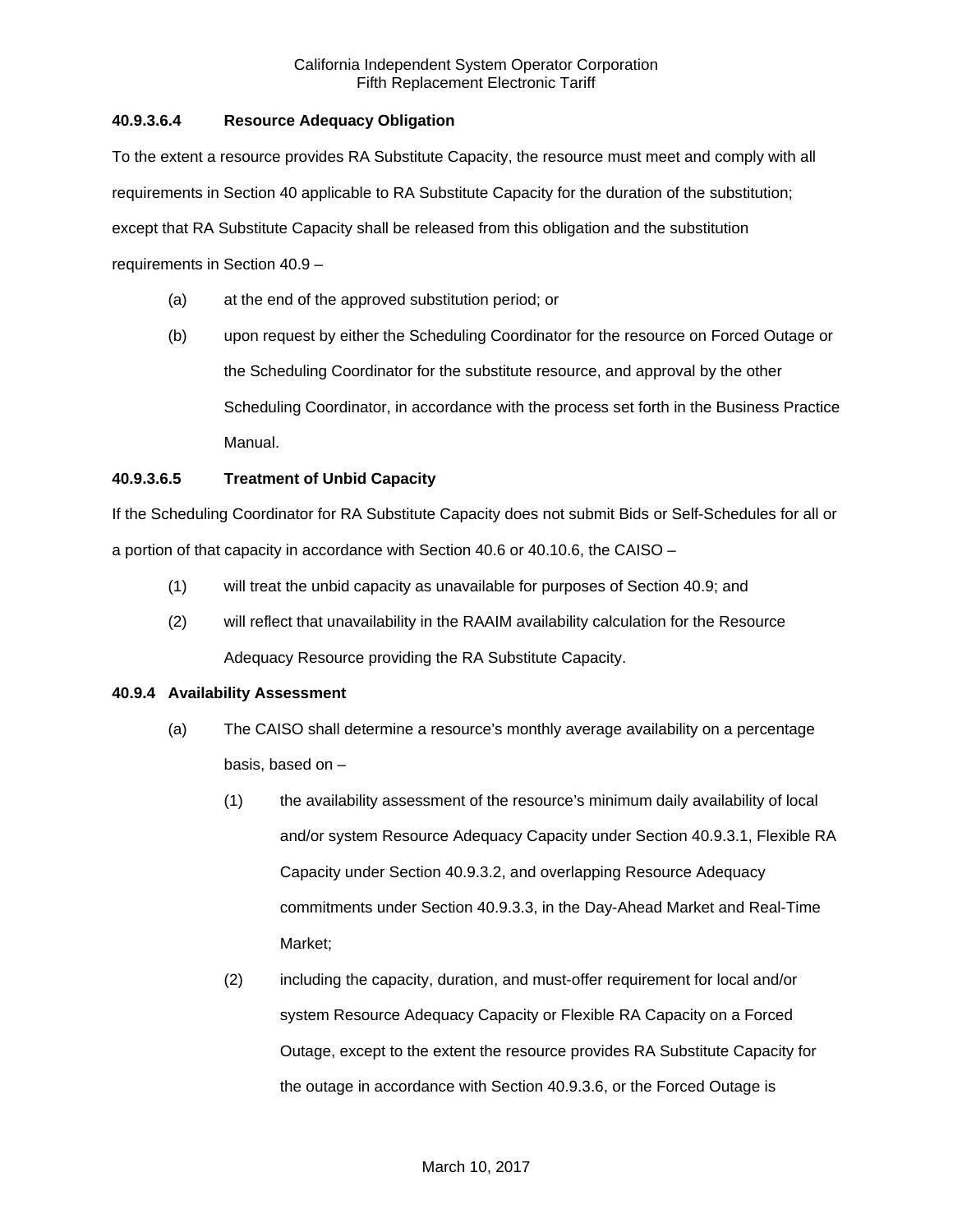excluded from RAAIM under Section 40.9.3.5;

- (3) including the capacity, duration, and must-offer requirement for any RA Substitute Capacity, RA Replacement Capacity, or CPM Capacity the resource is committed to provide; and
- (4) excluding the Maintenance Outages specified in Section 40.9.3.4.
- (b) If the resource's minimum daily availability is the same in the Day-Ahead Market and the Real-Time Market, the CAISO will use the availability in the Real-Time Market in the calculation of the monthly average availability.
- (c) If the resource is committed to provide local and/or system RA capacity and Flexible RA Capacity in a month, but does not provide both for the full month, the CAISO prorates the number of days that local and/or system Resource Adequacy Capacity and Flexible RA Capacity was provided against the total number of days in the month.

### **40.9.5 Availability Standard**

- (a) **Percentage.** The Availability Standard shall be 96.5 percent each month.
- (b) **Availability Range.** The CAISO shall apply the Availability Standard with a bandwidth of plus and minus two percent, which produces a range with a lower bound of 94.5 percent and an upper bound of 98.5 percent.

#### **40.9.6 Non-Availability Charges and Availability Incentive Payments**

- (a) **Non-Availability Charges.** A resource providing local and/or system Resource Adequacy Capacity, Flexible RA Capacity, or CPM Capacity that is subject to the availability assessment in accordance with Section 40.9.3 and whose monthly availability calculation under Section 40.9.4 is below the lower bound of the monthly Availability Standard of 94.5 percent will be subject to a Non-Availability Charge for the month.
- (b) **Availability Incentive Payments.** A resource providing local and/or system Resource Adequacy Capacity, Flexible RA Capacity, or CPM Capacity that is subject to the availability assessment under Section 40.9.3 and whose availability calculation under Section 40.9.4 is above the upper bound of the monthly Availability Standard of 98.5 percent will be eligible for an Availability Incentive Payment for the month.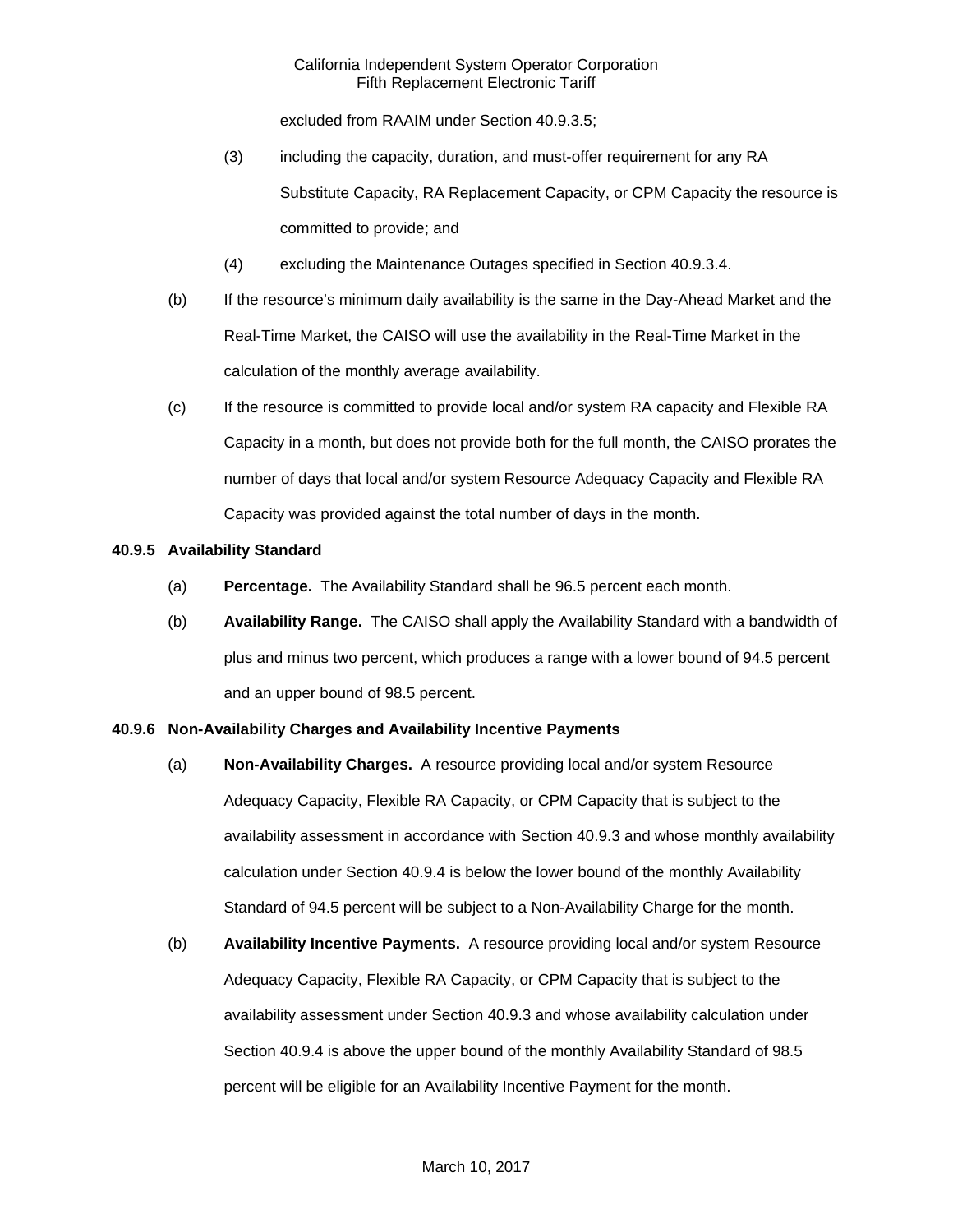- (c) **No Payment or Charge.** A resource providing local and/or system Resource Adequacy Capacity, Flexible RA Capacity, or CPM Capacity that is subject to the availability assessment under Section 40.9.3 and whose monthly availability calculation under Section 40.9.4 is equal to or between the lower bound of 94.5 percent and the upper bound of 98.5 percent of the Availability Standard will not be assessed a Non-Availability Charge nor paid an Availability Incentive Payment.
- (d) **Advisory Period.** During the advisory period of March 1, 2016 through April 30, 2016, the CAISO will show the Non-Availability Charges and Availability Incentive Payments on Settlement Statements but will not include those Non-Availability Charges and Availability Incentive Payments on Invoices for financial settlement.

### **40.9.6.1 Determination of Non-Availability Charge**

- (a) **Calculation**
	- (1) **RA Capacity.** The Non-Availability Charge for a Resource Adequacy Resource providing local, system, or Flexible RA Capacity shall be determined by the resource's average monthly RA and Flexible RA MWs multiplied by the difference between the lower bound of the monthly Availability Standard of 94.5 percent and the resource's monthly availability percentage, and multiplying the product by the RAAIM price.
	- (2) **CPM Capacity.** The Non-Availability Charge for a Resource Adequacy Resource providing CPM Capacity shall be determined by the resource's average monthly CPM MWs multiplied by the difference between the lower bound of the monthly Availability Standard of 94.5 percent and the resource's monthly availability percentage, and multiplying the product by the maximum of the resource's CPM price and the RAAIM price.
- (b) **RAAIM Price.** The RAAIM price shall be 60 percent of the CPM Soft-Cap Price in Section 43.4.1.1.

#### **40.9.6.2 Determination of Availability Incentive Payment**

(a) **Self-Funding.** The Availability Incentive Payment will be funded entirely through the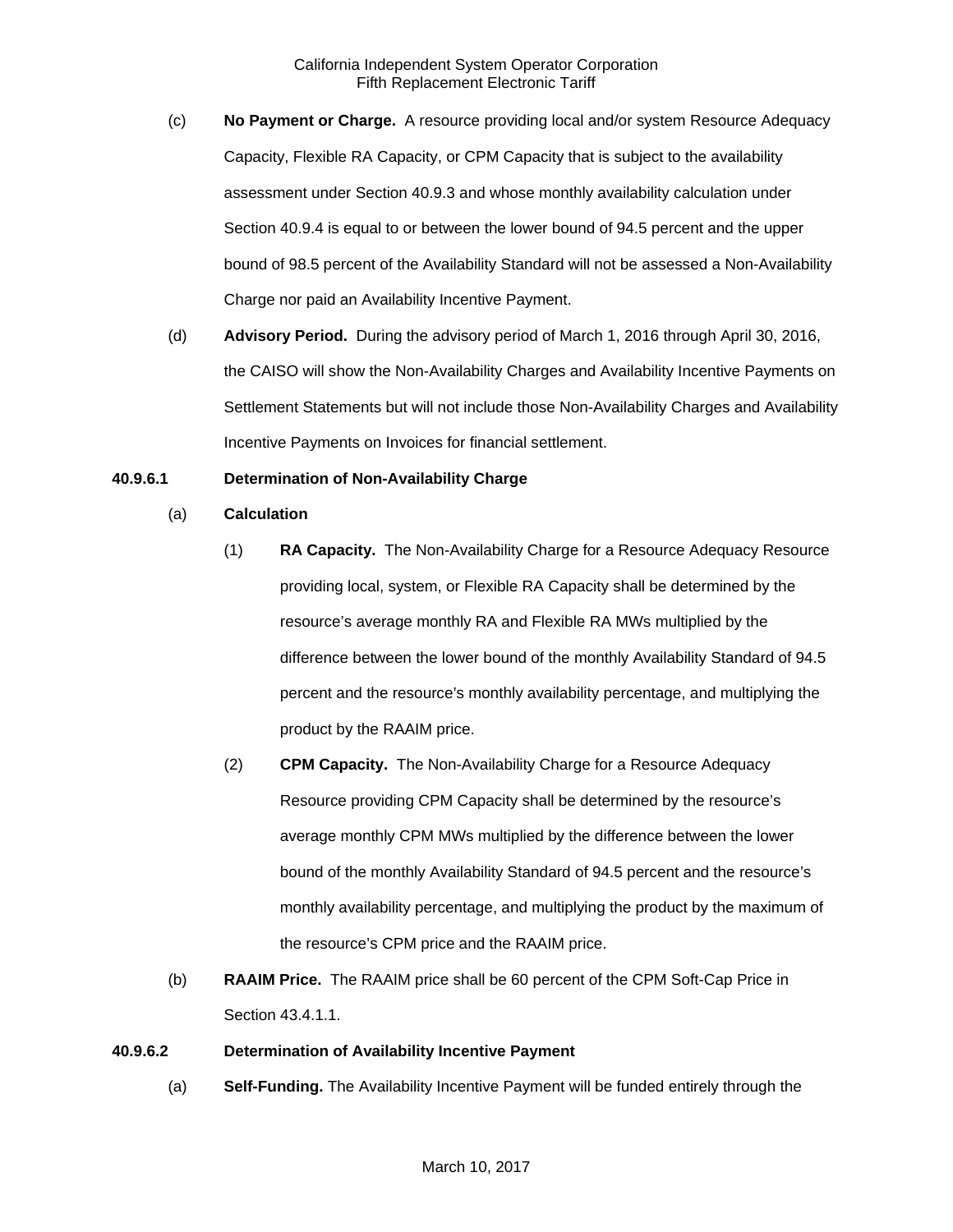monthly Non-Availability Charges assessed.

- (b) **Eligible Capacity.** The capacity of a Resource Adequacy Resource providing local, system or Flexible RA Capacity that is eligible to receive an Availability Incentive Payment shall be the resource's average monthly MWs of capacity that exceed the upper bound of the Availability Standard.
- (c) **Calculation.** 
	- (1) The monthly Availability Incentive Payment rate will equal the total Non-Availability Charges assessed for the month plus any unpaid funds under Section 40.9.6.2(d), divided by the total Resource Adequacy Capacity eligible to receive the Availability Incentive Payment that month.
	- (2) The Availability Incentive Payment rate shall not exceed three times the Non-Availability Charge rate.
	- (3) The Availability Incentive Payment the CAISO shall pay to each eligible resource shall equal the product of its eligible capacity and the Availability Incentive Payment rate.
- (d) **Unpaid Funds.** Any Non-Availability Charge funds that are not distributed to Resource Adequacy Resources eligible to receive Availability Incentive Payments in a month will be added to the funds available for Availability Incentive Payments in the next month and will continue to roll over to the successive month until paid out or December 31, at which time the funds will be distributed to Load Serving Entities based on their load ratio share for the year.

## **40.9.7 Reporting**

By July 1 of each year, the CAISO will provide an informational report that will be posted on the CAISO Website and include information on the average actual availability each month of Resource Adequacy Resources, the total amount of Non-Availability Charges assessed and the total amount of Availability Incentive Payments made.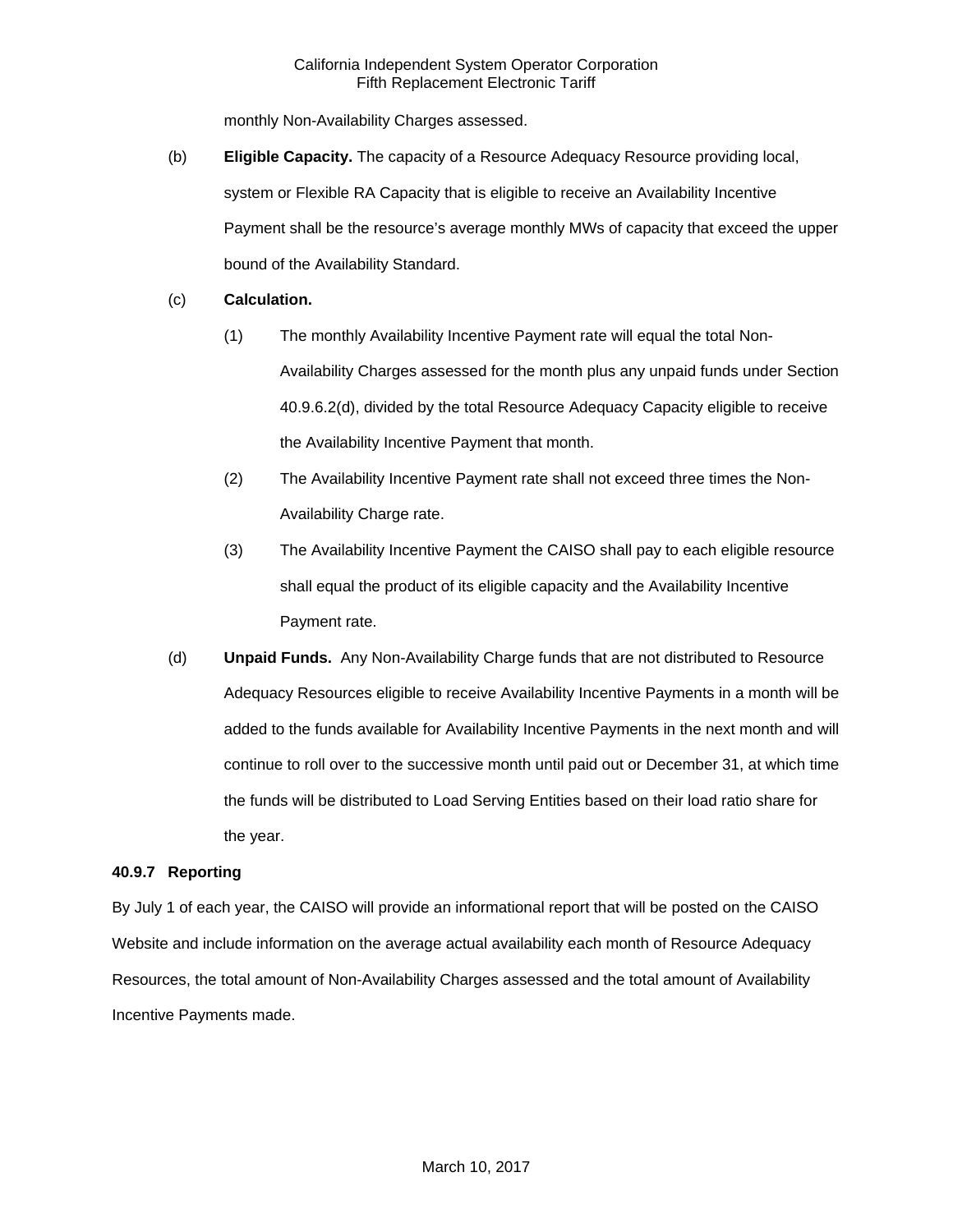## **40.10 Flexible RA Capacity**

#### **40.10.1 Flexible Capacity Needs Assessment**

The CAISO shall annually conduct a study to determine the Flexible Capacity Need of the CAISO Balancing Authority Area for each month of the next calendar year and provide the results of the study in the Flexible Capacity Needs Assessment.

#### **40.10.1.1 Process**

- (a) **Schedule.** The CAISO shall conduct the study pursuant to the schedule set forth in the Business Practice Manual, which shall include a process for stakeholders to review and provide input on the study methodology and assumptions and on the draft study results.
- (b) **Completion and Distribution.** The CAISO shall provide the final results of the Flexible Capacity Needs Assessment to each Local Regulatory Authority in the CAISO Balancing Authority Area and post the Flexible Capacity Needs Assessment on the CAISO Website no later than 120 days prior to the date that the annual Flexible RA Capacity Plans must be submitted under Section 40.

#### **40.10.1.2 Required Information from LSEs**

- (a) **Submission Requirement.** The Scheduling Coordinator for each Load Serving Entity in the CAISO Balancing Authority Area shall submit the information required by this Section, no later than January 15 each year, for use in the CAISO's study to generate minute-byminute net-load data that will be used to determine the Maximum Three-Hour Net-Load Ramp for each month.
- (b) **Required Information.** The Scheduling Coordinator for each Load Serving Entity in the CAISO Balancing Authority Area must submit information that –
	- (1) covers the calendar year in which the information is submitted and each year in the next five-year period;
	- (2) identifies each wind and solar resource connected to the CAISO Controlled Grid, and distributed wind and solar resources, that is owned, in whole or in part, by the Load Serving Entity, or under contractual commitment to the Load Serving Entity or the Load-following MSS Load Serving Entity, for all or a portion of its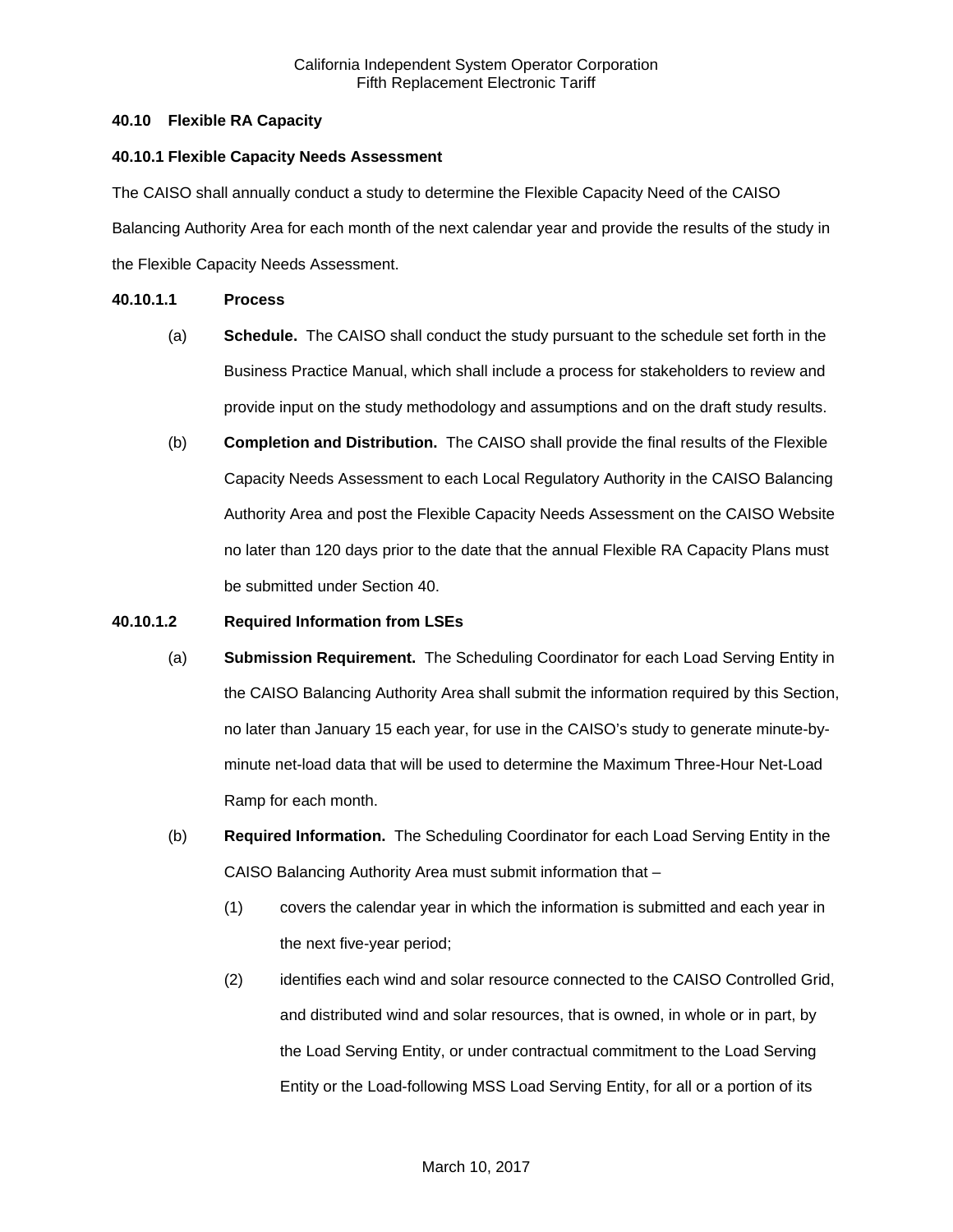capacity;

- (3) indicates the status of the resource as either in service or in development with its expected commercial operation date;
- (4) for each wind and solar resource, specifies the MWs of installed capacity, renewable energy area location, MWs of flexible capacity owned by or contractually committed to the Load Serving Entity, and other information required by the Business Practice Manual;
- (5) describes the balancing services, if any, provided by another balancing authority area for a wind or solar resource that is located outside of the CAISO Balancing Authority Area and that is owned by or contractually committed to the Load Serving Entity; and
- (6) forecasts the MW of installed, behind-the-meter solar capacity in the Load Serving Entity's service area or part of its forecast served load.
- (c) **Confidential Treatment.** The CAISO will treat the resource-specific information provided under Section 40.10.1.2(b) as confidential under Section 20.
- (d) **Aggregated Information.** In addition to the required resource-specific information, the Scheduling Coordinator for each Load Serving Entity in the CAISO Balancing Authority Area shall submit the information required in Section 40.10.1.2(b) on an aggregated basis, as described in the Business Practice Manual, for inclusion in the Flexible Capacity Needs Assessment that will be posted on the CAISO Website.

#### **40.10.1.2.1 Incomplete or Inaccurate Information.**

- (a) **Rerun of Study.** If the CAISO finds that a Load Serving Entity submitted incomplete or inaccurate information under Section 40.10.1.2(b), which was used in the calculation of the Flexible Capacity Need for the next calendar year, the CAISO may rerun its study using corrected information to recalculate Flexible Capacity Need for the entire year.
- (b) **Criteria for Rerun.** The CAISO will not rerun its study to recalculate the Flexible Capacity Need unless:
	- (1) the incomplete or inaccurate information represents a net error in excess of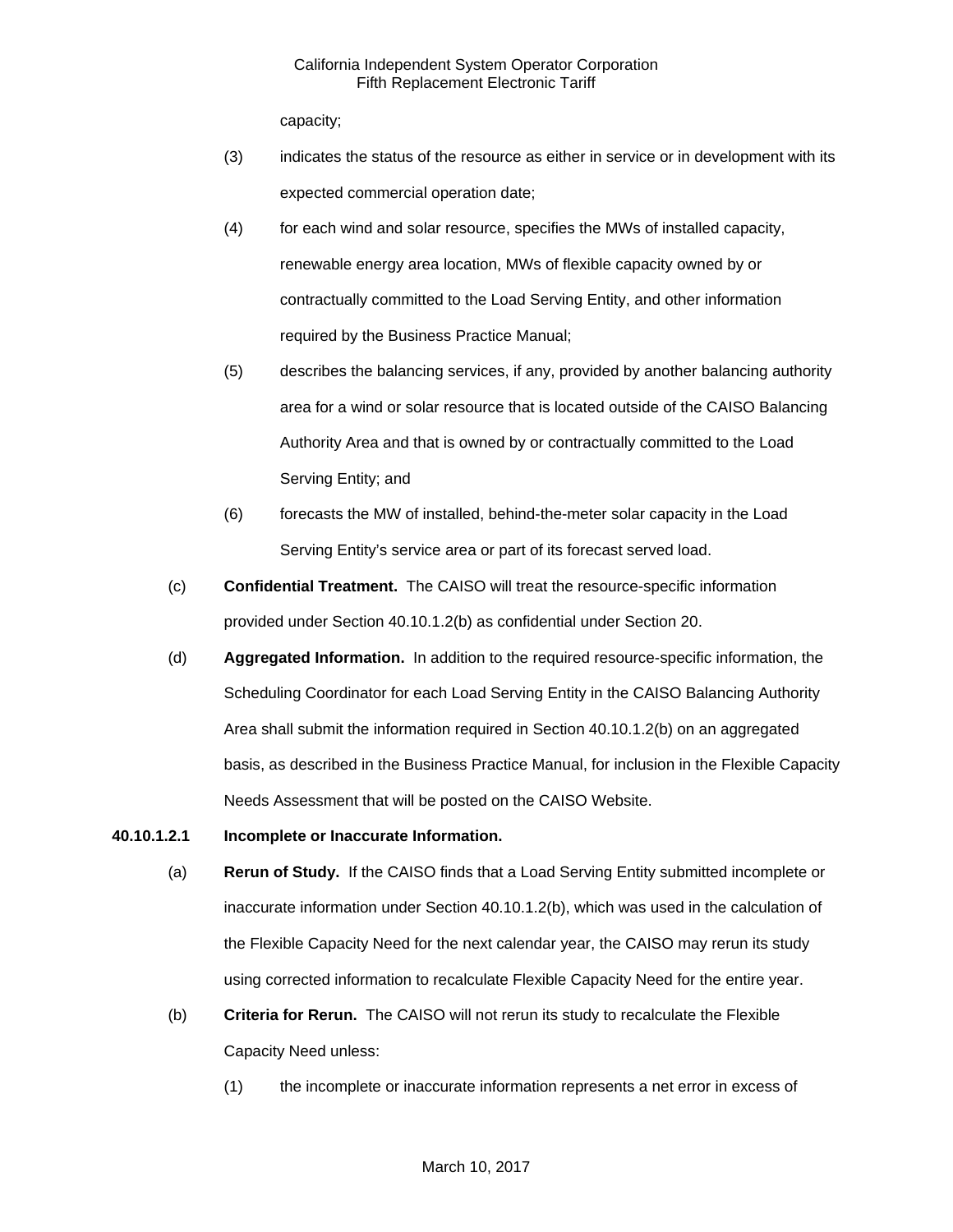either (i) 200 MW; or (ii) one percent of the total MWs of wind and solar capacity submitted under Section 40.10.1.2(b) for any month; and

- (2) the CAISO has sufficient time to obtain corrected information and complete rerunning the study for the next calendar year by May 1.
- (c) **Revised Flexible Capacity Need.** If the CAISO determines that the requirements in Sections 40.10.1.2.1(a) and (b) are met, the CAISO will recalculate the Flexible Capacity Need for the next calendar year and will no later than May 1 post a revised Flexible Capacity Needs Assessment on the CAISO Website.

### **40.10.1.3 Flexible Capacity Need Methodology**

The CAISO shall conduct the study to determine the Flexible Capacity Need for the system for each month of the next calendar year as follows:

- (1) forecast the minute-to-minute system load and net-load using actual load data, as adjusted for monthly peak load growth, and generation profiles for wind and solar resources that are in-service or expected to be in-service during the study period;
- (2) calculate the Maximum Three-Hour Net-Load Ramp for each month using the forecasted minute-to-minute system net-load;
- (3) determine the higher of the most severe single contingency or 3.5 percent of forecasted peak load for each month;
- (4) may include a forecast adjustment, as described in Section 40.10.1.4; and
- (5) compute the resultant Flexible Capacity Need for each month based on the sum of the Maximum Three-Hour Net-Load Ramp, and the higher of the most severe single contingency or 3.5 percent of the forecasted monthly peak load.

## **40.10.1.4 Flexible Capacity Need Forecast Adjustment**

- (a) The Flexible Capacity Need determination may include a positive or negative forecast adjustment to capture a systemic difference between the value determined in Section 40.10.1.3(3) and the historic amount of Operating Reserves met by Flexible Capacity:
- (b) The CAISO will determine the need for a forecast adjustment in consultation with the CPUC and other Local Regulatory Authorities, and as part of the stakeholder process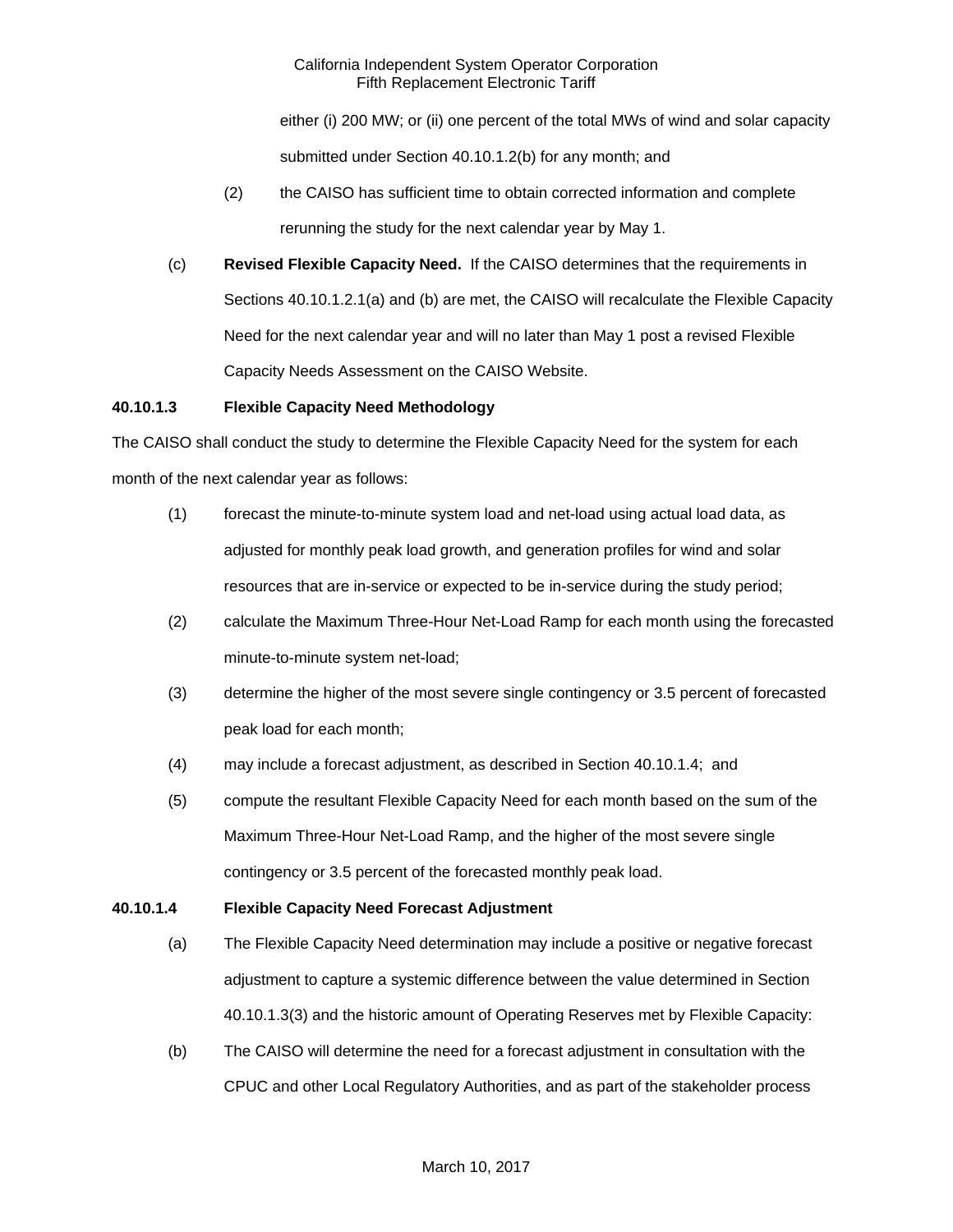under Section 40.10.1.1; and

(c) The amount of the forecast adjustment calculated for each month shall not exceed the forecasted monthly peak Operating Reserves multiplied by the difference between (i) the historic percentage of Operating Reserves met by Flexible RA Capacity and (ii) the percentage calculation that results from dividing the quantity determined in Section 40.10.1.3(3) by the forecasted monthly peak Operating Reserves.

### **40.10.1.5 Flexible Capacity Category Need**

- (a) The CAISO shall calculate the total system amount of Flexible Capacity needed in each Flexible Capacity Category, for each month of the next calendar year to ensure that forecast system operational needs will be met, as follows:
	- (1) The minimum quantity of Flexible Capacity needed in the Flexible Capacity Category for base ramping resources for each month will be calculated on a seasonal basis based on the system ramping characteristics identified in the Flexible Capacity Needs Assessment and the changes in MWs of the Maximum Secondary Three-Hour Net-Load Ramps for each month within a season, and will be specified in MW and as the percentage of total Flexible Capacity Needs.
	- (2) The maximum quantity of Flexible Capacity in the Flexible Capacity Category for peak ramping resources will be calculated for each month as the difference between the minimum quantity needed in the Flexible Capacity Category for base ramping resources and the total Flexible Capacity Need, and will be specified in MW and as the percentage of total Flexible Capacity Needs.
	- (3) The maximum quantity of Flexible Capacity in the Flexible Capacity Category for super-peak ramping resources will be five percent of the total Flexible Capacity Need.
- (b) The CAISO shall provide the results of the Flexible Capacity Category need determination with the Flexible Capacity Needs Assessment.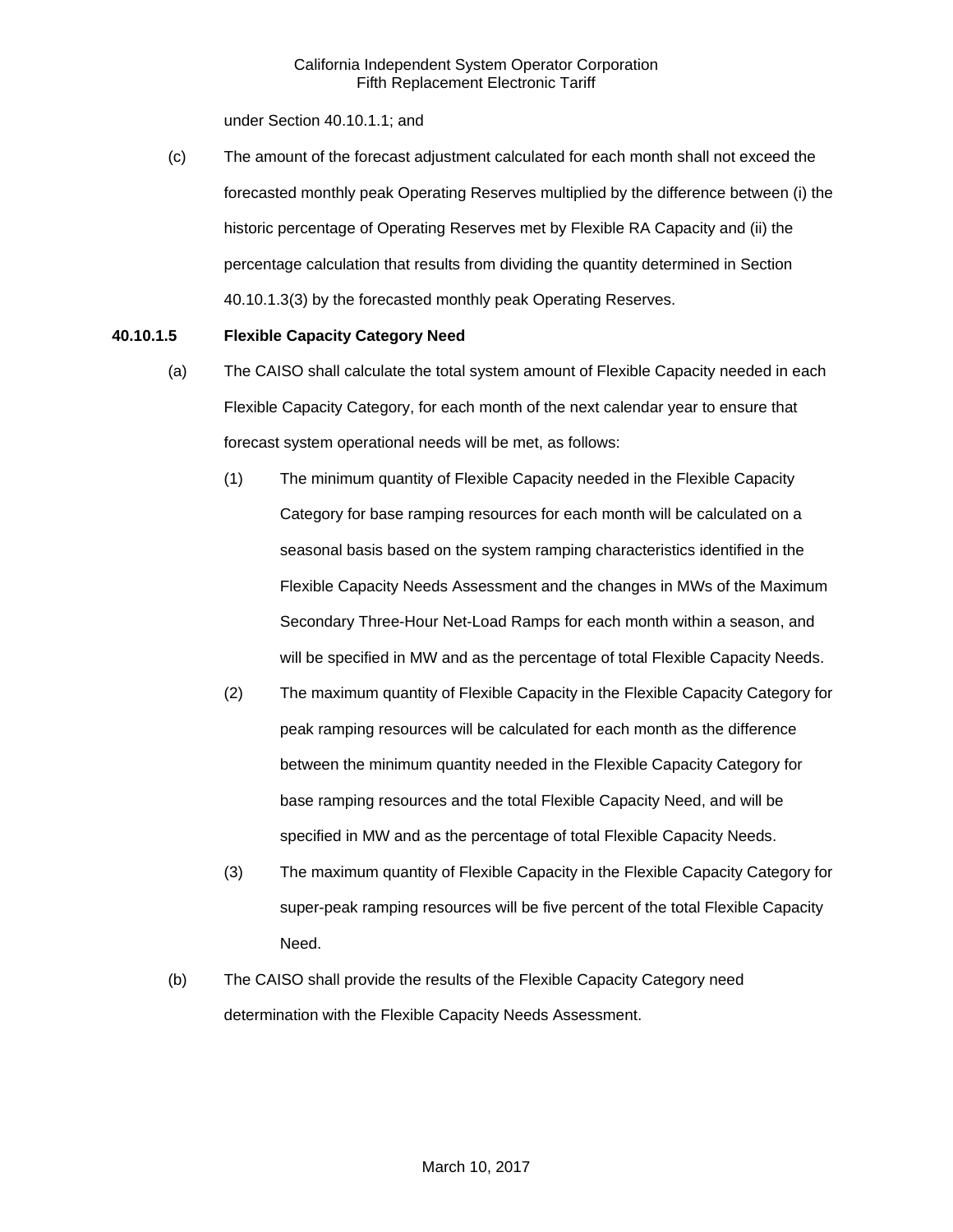### **40.10.2 Allocation of Flexible Capacity Needs**

The CAISO will calculate each Local Regulatory Authority's allocable share of the total system Flexible Capacity Need, and the contribution of each of the Local Regulatory Authority's jurisdictional Load Serving Entities to the Maximum Three-Hour Net-Load Ramp used to calculate its share of the total system Flexible Capacity Need. The CAISO shall provide these calculations to each Local Regulatory Authority no later than 120 days prior to the date that the annual Flexible RA Capacity Plans must be submitted under Section 40. Nothing in this Section 40 obligates any individual Load Serving Entity to demonstrate that it has procured Flexible Capacity Resources to satisfy a minimum or maximum quantity needed, as applicable, within each Flexible Capacity Category.

#### **40.10.2.1 Calculation of LRA Allocations**

- (a) **Allocation of Maximum Three-Hour Net-Load Ramp.** The CAISO will calculate the Local Regulatory Authority's allocable share of the Flexible Capacity Need as the average of the sum of its jurisdictional Load Serving Entities' change in load, minus the change in wind output, minus the change in solar PV output, minus the change in solar thermal output during the five highest three-hour net-load changes in the month.
- (b) **Allocation of MSSC or Forecasted Peak Load.** The CAISO will determine the higher of the most severe single contingency or 3.5 percent of forecasted peak load for each Load Serving Entity based on the respective Load Serving Entity's peak load ratio share, and calculate each Local Regulatory Authority's allocable share based on the sum of its jurisdictional Load Serving Entities' shares.
- (c) **Allocation of Forecast Adjustment.** If the CAISO includes a forecast adjustment in its draft study results, it will allocate the forecast adjustment using the same methodology set forth in Section 40.10.2.1(b).

## **40.10.2.2 Allocation to Load-Following MSS**

- (a) The CAISO will calculate the allocable share of the Flexible Capacity Need for each Load-following MSS as –
	- (1) the Local Regulatory Authority's average percent contribution to the change in wind output, minus the change in solar PV output, minus the change in solar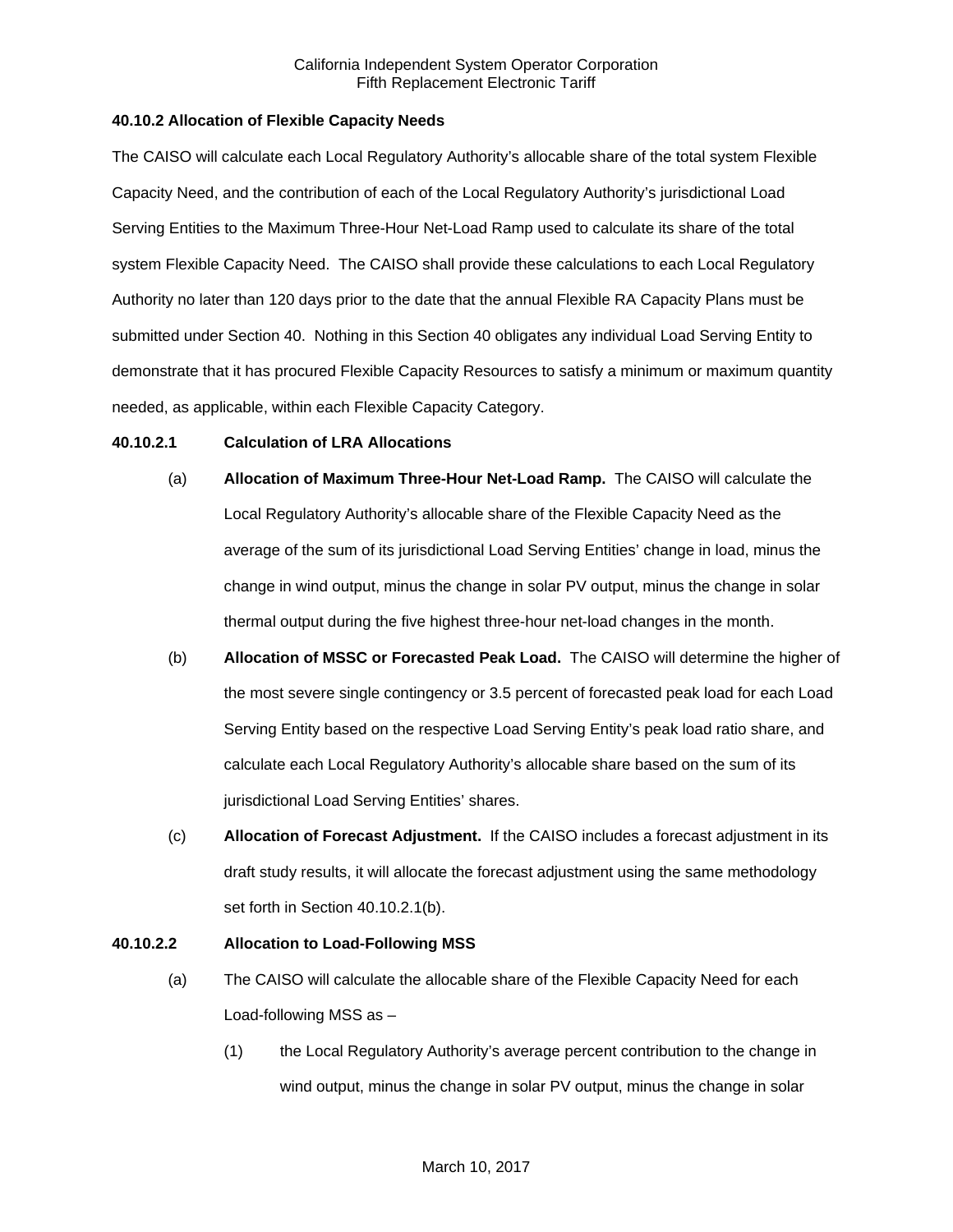thermal output, during the five highest three-hour net-load changes in the month, for resources not included in the Load-following MSS Load Serving Entity's resource portfolio; and

- (2) plus the lesser of the MSS contribution calculated under Section  $40.10.2.2(a)(1)$ or 3.5 percent of its forecasted peak load.
- (3) plus the Load-following MSS Load Serving Entity's allocable share of any forecast adjustment under Section 40.10.1.4.
- (b) The CAISO will deduct the Flexible Capacity Need allocated to each Load-following MSS from the calculation to determine whether a cumulative deficiency in Flexible RA Capacity exists under Section 43.2.7.
- (c) If the Load-following MSS Load Serving Entity's contribution to the three-hour net-load ramp calculated under Section  $40.10.2.2(a)(1)$  is less than its contribution to the 3.5 percent of expected peak load, the CAISO will not reallocate that difference to other Local Regulatory Authorities to determine whether a cumulative deficiency in Flexible RA Capacity exists under Section 43.2.7.

## **40.10.3 Flexible Capacity Categories**

# **40.10.3.1 Flexible Capacity Category Calculation**

A resource qualifies to provide Flexible RA Capacity in each Flexible Capacity Category for which it meets the qualifications set forth in this Section 40.10.3.

## **40.10.3.2 Flexible Capacity Category – Base Ramping Resources**

- (a) **Resource Criteria.** Base ramping resources must meet all of the following criteria, except as provided in Sections 40.10.3.2(b) and (c) –
	- (1) The resource must be capable of providing Flexible RA Capacity to the CAISO Markets through Economic Bids for Energy and Economic Bids for Ancillary Services that are not flagged as Contingency Only in the Day-Ahead Market, if and to the extent the resource is certified to provide Ancillary Services, submitted daily for the 17-hour period from 5:00 a.m. through 10:00 p.m.;
	- (2) The resource must be capable of providing Energy for a minimum of six hours up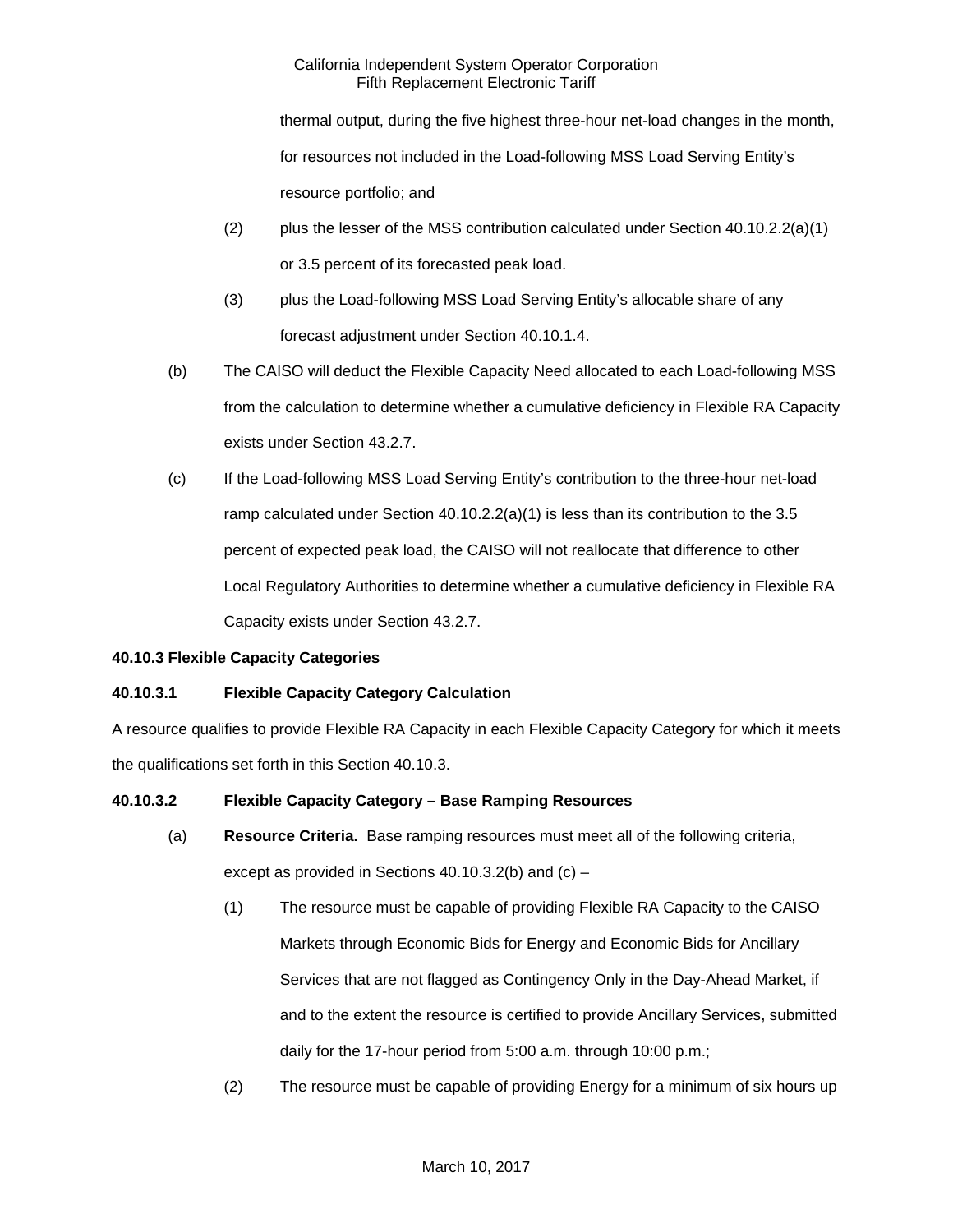to its full Effective Flexible Capacity value including PMin;

- (3) The resource must be capable of being available seven days a week;
- (4) The resource must be able to provide the minimum of (i) two Start-Ups per day for every day of the month or sixty Start-Ups per month, or (ii) the number of Start-Ups allowed by its operational limits, including minimum up and minimum down time; and
- (5) The resource must not have annual or monthly limitations on the number of Start-Ups or the amount of energy produced that, on a daily basis, are lower than the requirements in Section 40.10.3.2(a)(1) through (4).

#### (b) **Use-Limited Resource**

- (1) A Use-Limited Resource may be included in this category if it meets the criteria in Section 40.10.3.2(a), except that use-limited resources providing Flexible RA Capacity are not required to submit bids for Ancillary Services in the Day-Ahead Market or the Real-Time Market.
- (2) A Load Serving Entity may include in this category a combined resource consisting of two Use-Limited Resources that do not individually meet the minimum operational and availability requirements but in combination meet the criteria in Section 40.10.3.2(a).
- (3) The Flexible RA Capacity amount for the combined resource will be less than or equal to the lowest Effective Flexible Capacity value shown on the Resource Flexible RA Capacity Plan for a resource in the combination.
- (4) The combined resource shall be subject to the must-offer obligation in Section 40.10.6.1(e)(2) for the Flexible RA Capacity amount shown on the monthly Resource Flexible RA Capacity Plan for the combination.
- (c) **Non-Generator Resource.** A Non-Generator Resource that elects to provide Flexible RA Capacity may be included in this category if it meets the criteria in Section 40.10.3.2(a). A Non-Generator Resource that elects to provide Flexible RA Capacity and Regulation Energy Management is not eligible to be included in this category.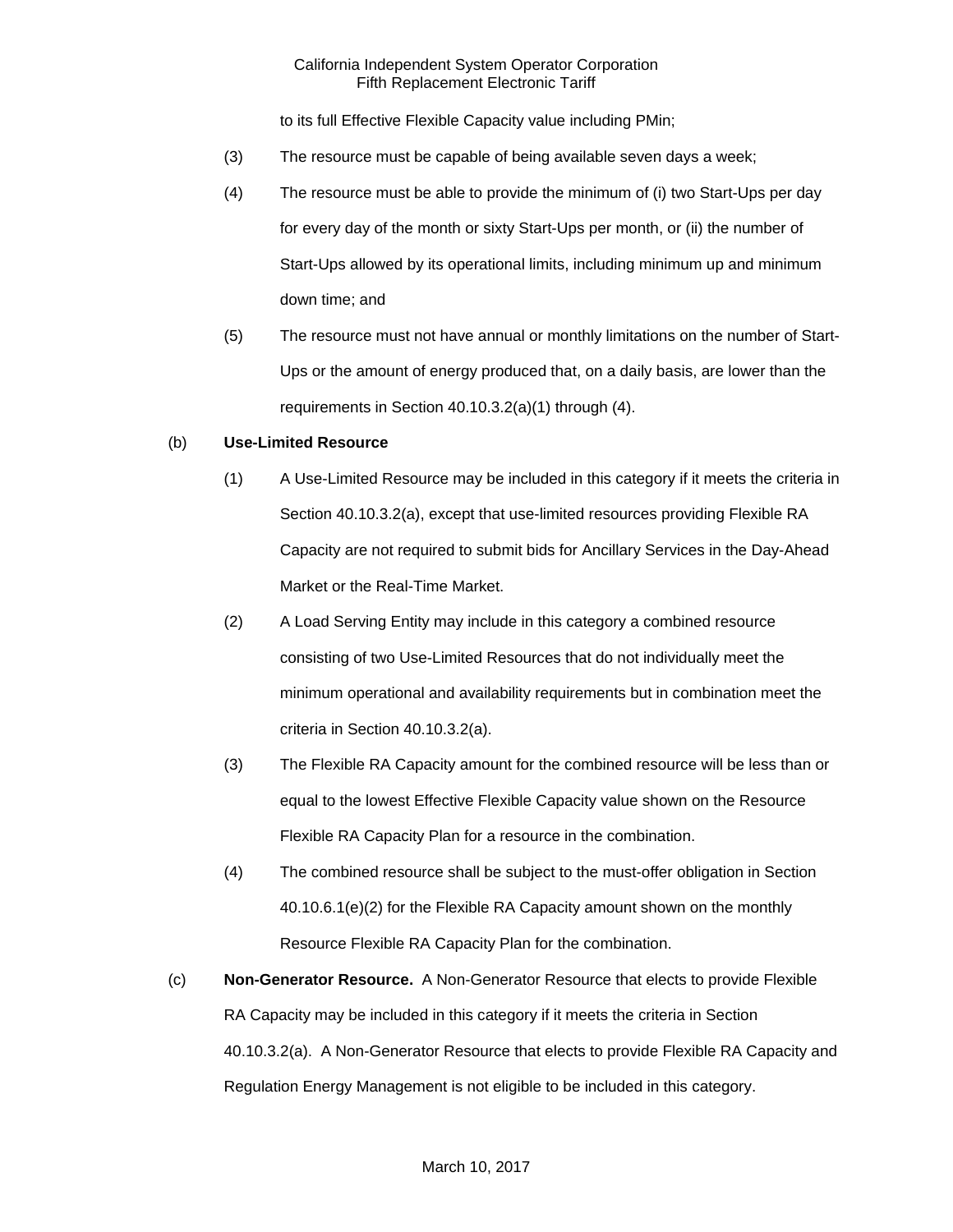### **40.10.3.3 Flexible Capacity Category – Peak Ramping Resources**

- (a) **Resource Criteria.** Peak ramping resources must meet all of the following criteria, except as provided in Sections 40.10.3.3(b) and (c) --
	- (1) The resource must be capable of providing Flexible RA Capacity to the CAISO Markets through Economic Bids for Energy and Economic Bids for Ancillary Services that are not flagged as Contingency Only in the Day-Ahead Market, if and to the extent the resource is certified to provide Ancillary Services, which must be submitted daily for a five-hour period to be determined by the CAISO on a seasonal basis;
	- (2) The resource must be capable of providing Energy for a minimum of three continuous hours up to its full Effective Flexible Capacity value including PMin;
	- (3) The resource must be capable of being available seven days a week.
	- (4) The resource must be capable of at least one Start-Up per day; and
	- (5) The resource must not have annual or monthly limitations on the number of unit Start-Ups or the amount of energy produced that, on a daily basis, are lower than the requirements in Section 40.10.3.3(a)(1) through (4).

#### (b) **Use-Limited Resource.**

- (1) A Use-Limited Resource may be included in this category if it meets the criteria in Section 40.10.3.3(a), except that use-limited resources providing Flexible RA Capacity are not required to submit bids for Ancillary Services in the Day-Ahead Market or the Real-Time Market.
- (2) A Load Serving Entity may include in this category a combined resource consisting of two Use-Limited Resources that do not individually meet the minimum operational and availability requirements but in combination meet the criteria in Section 40.10.3.3(a).
- (3) The Flexible RA Capacity amount for the combined resource will be less than or equal to the lowest Effective Flexible Capacity value shown on the Resource Flexible RA Capacity Plan for a resource in the combination.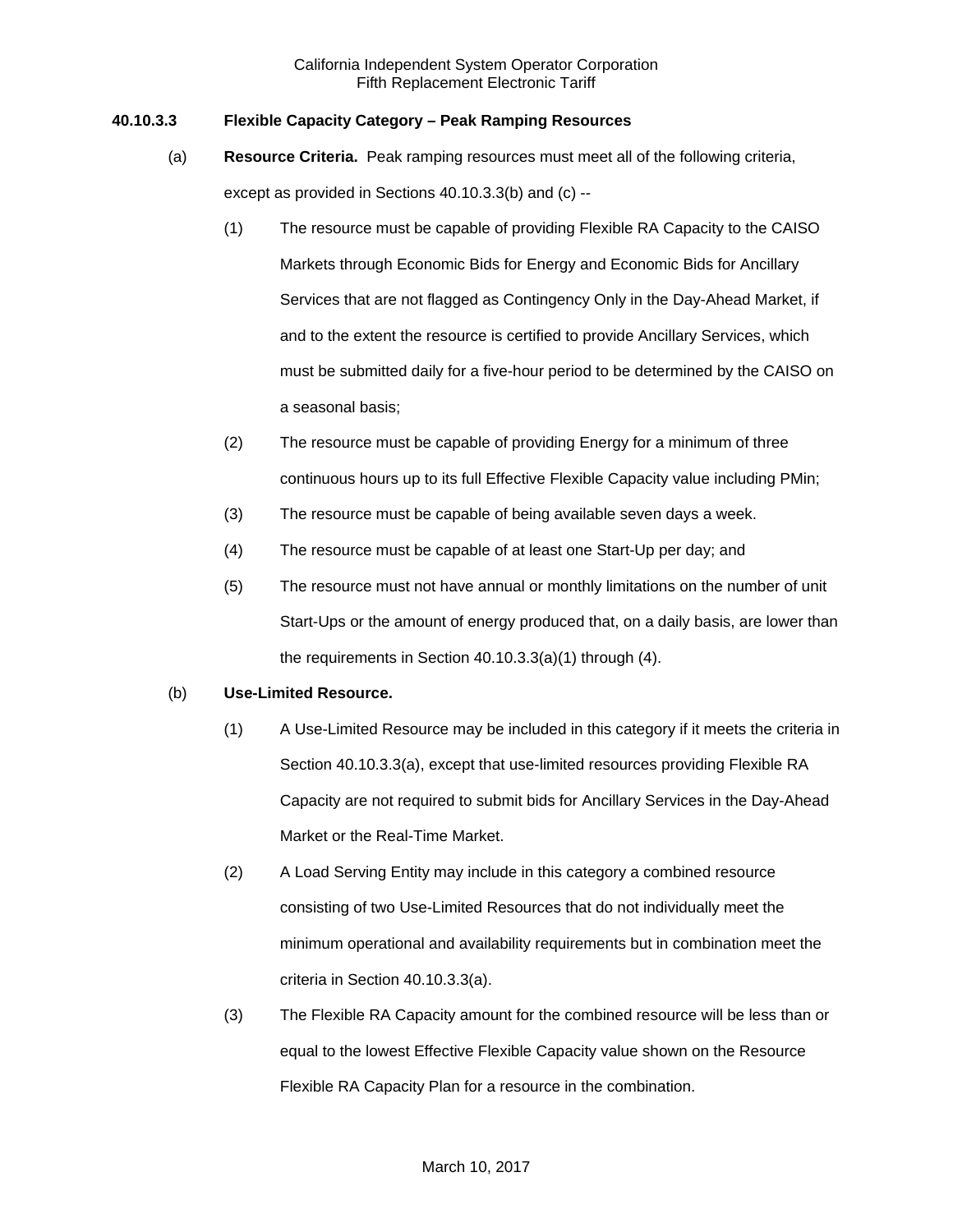- (4) The combined resource shall be subject to the must-offer obligation in Section 40.10.6.1(e)(2) for the Flexible RA Capacity amount shown on the monthly Resource Flexible RA Capacity Plan for the combination.
- (c) **Non-Generator Resource.** A Non-Generator Resource that elects to provide Flexible RA Capacity may be included in this category if it meets the criteria in Section 40.10.3.3(a). A Non-Generator Resource that elects to provide Flexible RA Capacity and Regulation Energy Management is not eligible to be included in this category.
- (d) **Base Ramping Resource.** A resource that meets the qualifications of the Flexible Capacity Category for base ramping resources also qualifies to be included in this category as a peak ramping resource; however, a resource that meets only the qualifications of a peak ramping resource does not qualify as a base ramping resource.

## **40.10.3.4 Flexible Capacity Category – Super-Peak Ramping Resources.**

- (a) **Resource Criteria.** Super-peak ramping resources must meet all of the following criteria, except as provided in Sections 40.10.3.4(b), (c) and (d) --
	- (1) The resource must be capable of providing Flexible RA Capacity to the CAISO Markets through Economic Bids for Energy and Economic Bids for Ancillary Services Bids that are not flagged as Contingency Only in the Day-Ahead Market, if and to the extent the resource is certified to provide Ancillary Services, which must be submitted each weekday that is not holiday, for a five-hour period to be determined by the CAISO on a seasonal basis;
	- (2) The resource must be capable of providing Energy for a minimum of three continuous hours up to its full Effective Flexible Capacity value including PMin;
	- (3) The resource must be capable of being available on weekdays that are not holidays, as defined in the Business Practice Manual;
	- (4) The resource must be capable of at least one Start-Up per day; and
	- (5) The resource must be capable of responding to at least five CAISO dispatches per month, during the five-hour period of the must offer obligation, for the resource to Start-Up.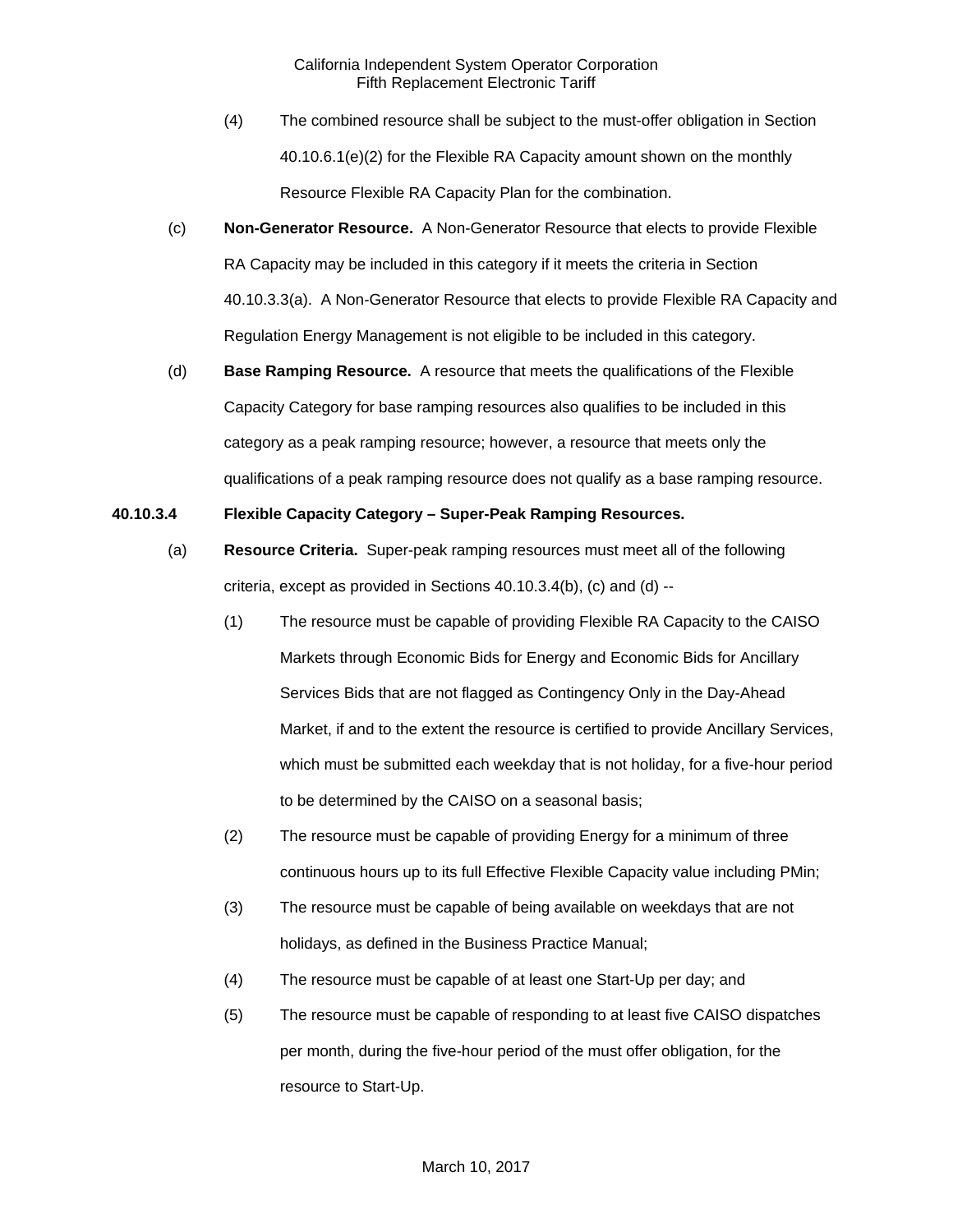### (b) **Use-Limited Resource.**

- (1) A Use-Limited Resource may be included in this category if it meets the criteria in Section 40.10.3.4(a), except that use-limited resources providing Flexible RA Capacity are not required to submit bids for Ancillary Services in the Day-Ahead Market or the Real-Time Market.
- (2) A Load Serving Entity may include in this category a combined resource consisting of two Use-Limited Resources that do not individually meet the minimum operational and availability requirements but in combination meet the criteria in Section 40.10.3.4(a).
- (3) The Flexible RA Capacity amount for the combined resource will be less than or equal to the lowest Effective Flexible Capacity value shown on the Resource Flexible RA Capacity Plan for a resource in the combination.
- (4) The combined resource shall be subject to the must-offer obligation in Section 40.10.6.1(e)(2) for the Flexible RA Capacity amount shown on the monthly Resource Flexible RA Capacity Plan for the combination.
- (c) **Non-Generator Resource.** A Non-Generator Resource may be included in this category if it meets the criteria in Section 40.10.3.4(a) and is not registered in the CAISO's Master File as a Regulation Energy Management resource.
- (d) **Non-Generator Resource, Regulation Energy Management.** A Non-Generator Resource that is a Regulation Energy Management resource may be included in this category if it meets the following criteria –
	- (1) The resource must be capable of providing Regulation Energy Management to the CAISO Markets through Economic Bids for Regulation Up and Regulation Down submitted daily for a 17-hour period from 5:00 a.m. through 10:00 p.m.;
	- (2) The resource shall not submit bids to provide Energy;
	- (3) The resource must be capable of being available seven days a week;
	- (4) The resource must be capable of unlimited Start-Ups per day; and
	- (5) The resource must be registered as a Non-Generator Resource providing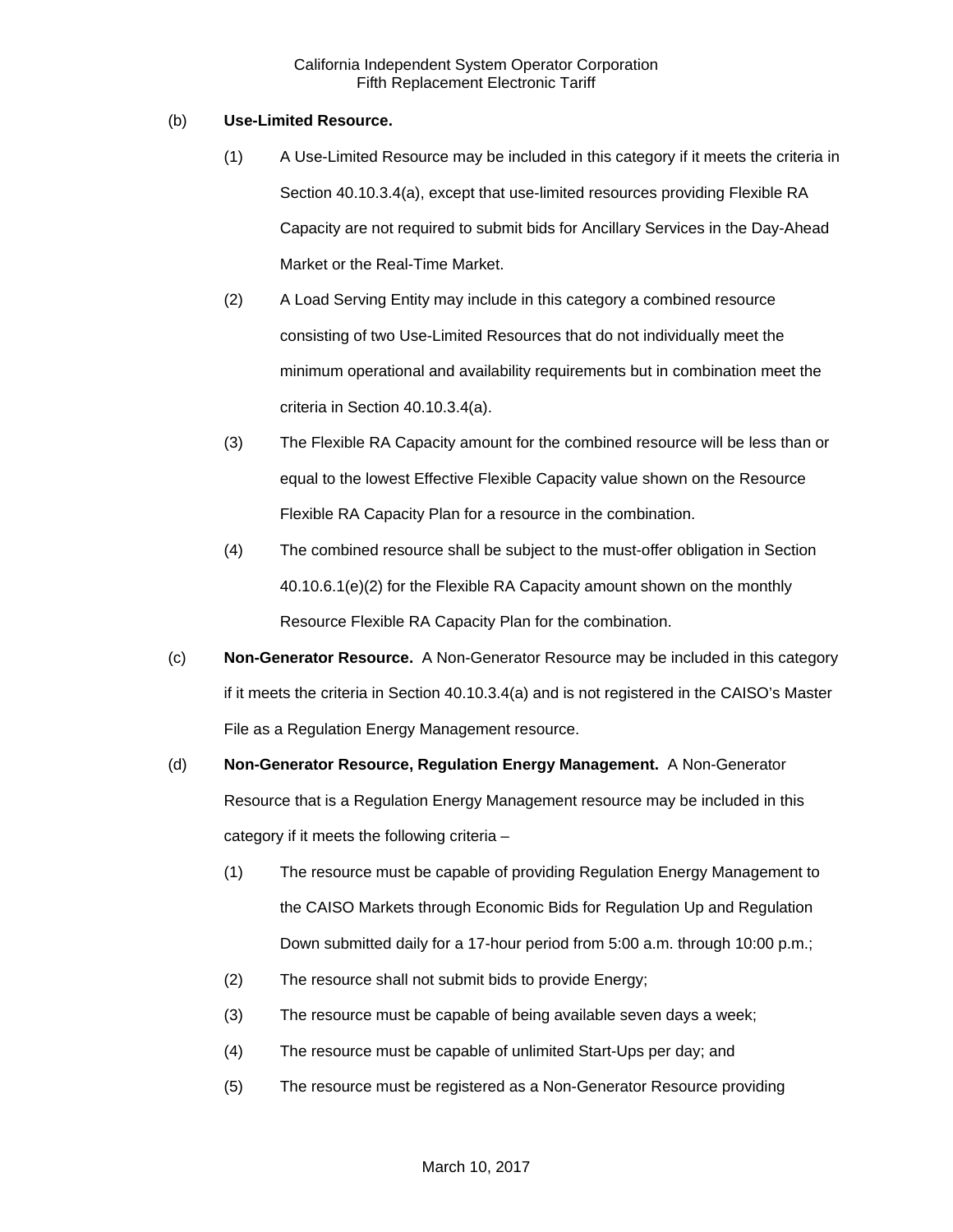Regulation Energy Management in the CAISO's Master File.

#### (e) **Base Ramping and Peak Ramping Resources.** A resource that meets the

qualifications of the Flexible Capacity Category for base ramping resources or peak ramping resources also qualifies to be included in this category as a super-peak ramping resource; however, a resource that meets only the qualifications of a super-peak ramping resource does not qualify as a base ramping resource or a peak ramping resource.

## **40.10.3.5 Flexible Capacity Category by Resource**

The CAISO will provide to the Scheduling Coordinator of each resource a non-binding determination of the Flexible Capacity Category with the highest qualifications for which the resource qualifies to provide Flexible Capacity, as provided in Section 40.10.4.

#### **40.10.3.6 Non-Eligible Resources**

Intertie resources and imports, other than Pseudo-Ties and Dynamic Scheduled resources, are not eligible to provide Flexible RA Capacity.

### **40.10.4 Effective Flexible Capacity**

The CAISO shall calculate the Effective Flexible Capacity value for each resource. The CAISO shall publish the draft and final lists of the Effective Flexible Capacity values for such resources and the Flexible Capacity Categories for which each resource qualifies to provide Flexible Capacity on the CAISO Website each year in accordance with the schedule for publishing the Net Qualifying Capacity values, as set forth in the BPM, for use in the next calendar year.

#### **40.10.4.1 Effective Flexible Capacity Calculation**

- (a) **Flexible Resources.** The CAISO will calculate the Effective Flexible Capacity value of a resource, for use (i) if a Local Regulatory Authority has not established criteria for calculating the Effective Flexible Capacity value for eligible resource types, and (ii) for determining if a cumulative deficiency exists under Sections 43.2.7(a) and (b), as follows, except as provided in Sections 40.10.4.1 (b) through  $(f)$  –
	- (1) If the Start-Up Time of the resource is greater than 90 minutes, the Effective Flexible Capacity value shall be the weighted average ramp rate of the resource calculated from PMin to Net Qualifying Capacity multiplied by 180 minutes. The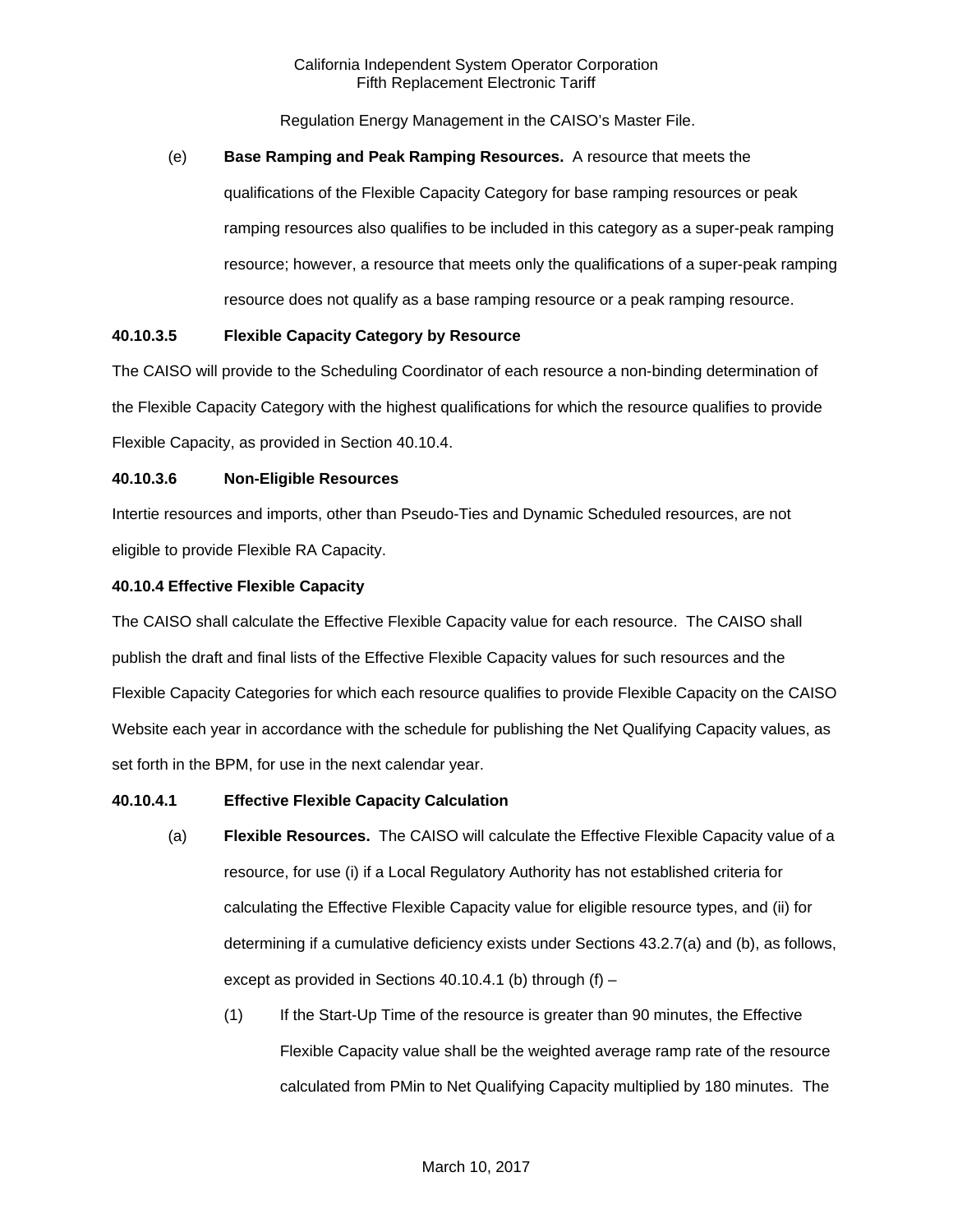Effective Flexible Capacity shall not exceed the difference between the PMin and PMax of the resource.

- (2) If the Start-Up Time of the resource is less than or equal to 90 minutes, the Effective Flexible Capacity value shall be the weighted average ramp rate of the resource calculated from zero to Net Qualifying Capacity multiplied by 180 minutes. The Effective Flexible Capacity shall not exceed the Net Qualifying Capacity of the resource.
- (b) **Hydroelectric Generating Unit.** The Effective Flexible Capacity of a hydroelectric generating unit will be the amount of capacity from which the resource can produce Energy consistently for 6 hours based upon the resource's physical storage capacity, which shall not exceed its Net Qualifying Capacity.
- (c) **Proxy Demand Resource.** The Effective Flexible Capacity of a Proxy Demand Resource will be based on the resource's actual MWs of load modification in response to a dispatch by the CAISO during a test event. In determining the Effective Flexible Capacity of a Proxy Demand Resource, the CAISO will –
	- (1) conduct the test at a random time during the flexible capacity must-offer obligation period for the resource;
	- (2) use the applicable baseline load data, as described in the CAISO Tariff or Business Practice Manual, to measure the load modification of the Proxy Demand Resource being tested; and
	- (3) pay the resource's bid price for the testing period.
- (d) **Energy Storage Resource.** The Effective Flexible Capacity value for an energy storage resource will be determined as follows –
	- (1) for an energy storage resource that provides Flexible RA Capacity but not Regulation Energy Management, the Effective Flexible Capacity value will be the MW output range the resource can provide over three hours of charge/discharge while constantly ramping.
	- (2) for an energy storage resource that provides Flexible RA Capacity and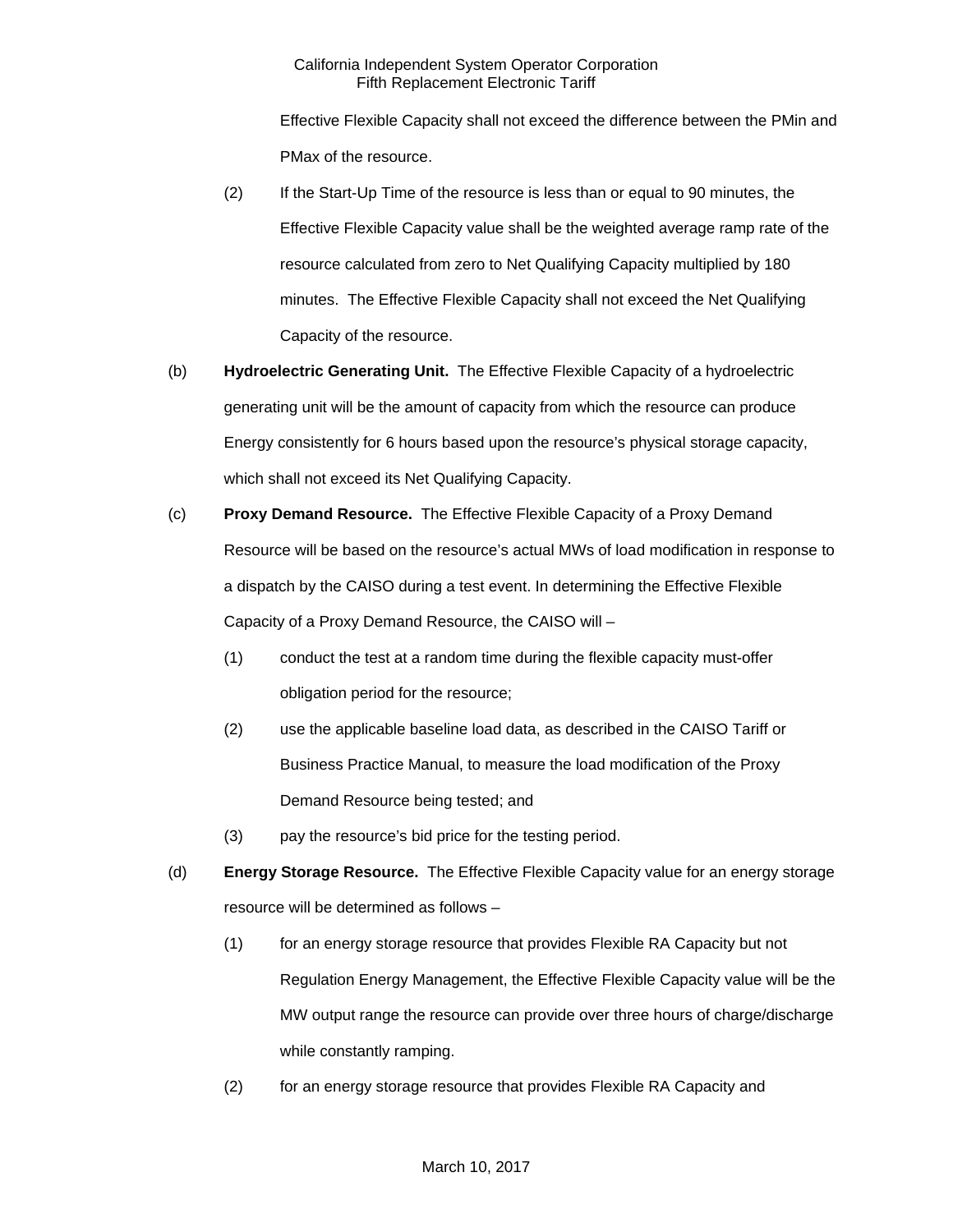Regulation Energy Management, the Effective Flexible Capacity value will be the resource's 15-minute energy output capability.

- (e) **Multi-Stage Generating Resource.** The Effective Flexible Capacity value for a Multi-Stage Generating Resource will be calculated using the longest Start-Up Time of the resource's configuration that has the lowest PMin.
- (f) **Combined Heat and Power Resource.** The Effective Flexible Capacity value of a Combined Heat and Power Resource will be the lesser of (i) the resource's Net Qualifying Capacity, or (ii) the MW difference between the CHP resource's maximum output and its minimum operating level, such quantity not to exceed the quantity of generating capacity capable of being delivered over a three-hour period.

## **40.10.4.2 EFC Omission or Correction**

- (a) **Draft List.** The posted draft list of Effective Flexible Capacity values may be modified only as follows –
	- (1) If the Scheduling Coordinator for a resource that was not included on the draft list of Effective Flexible Capacity values seeks to have the resource included on the list, it must no later than September 1 submit a request to the CAISO either showing that the resource meets the criteria in Section in 40.10.4.1 or is capable of meeting the criteria, and provide documentation to enable the CAISO to determine the resource's Effective Flexible Capacity pursuant to the criteria in Section 40.10.4.1.
	- (2) If the Scheduling Coordinator for a resource that was included on the draft list of Effective Flexible Capacity values seeks to change the value for that resource, it must submit documentation no later than September 1 that supports such a change.
	- (3) The CAISO will review the information submitted and notify the Scheduling Coordinator whether the change was accepted at least 15 days prior to posting the final list of Effective Flexible Capacity values on the CAISO Website.
- (b) **Final List.** The CAISO will post on the CAISO Website the final list of Effective Flexible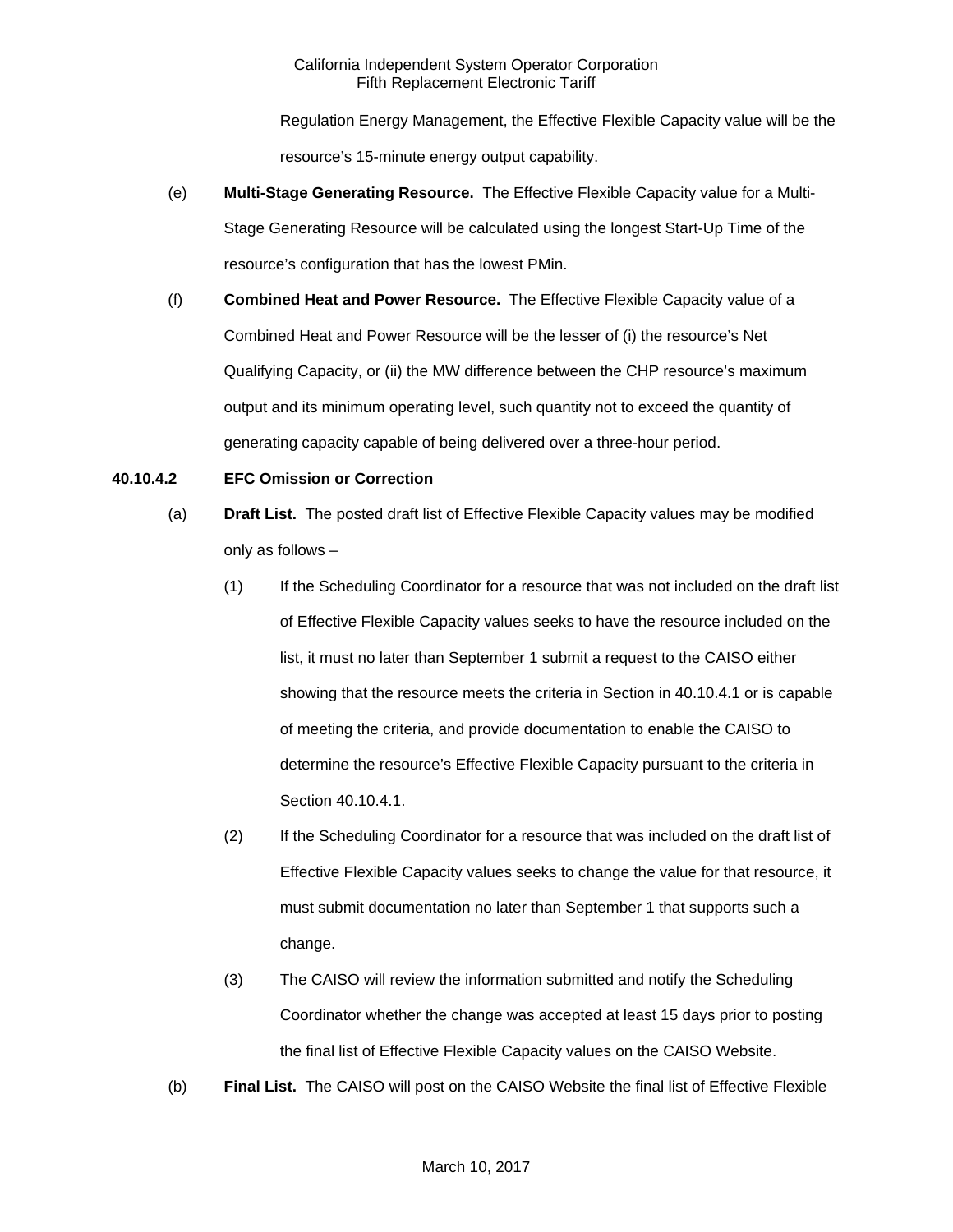Capacity values for resources that are in service and the Flexible Capacity Categories for which each resource qualifies to provide Flexible Capacity. The final list shall be used for the next calendar year and shall not be changed during that year, except as follows -

- (1) If the Net Qualifying Capacity or PMax of a resource included on the final list increases or decreases during the year, and that value is changed in the Master File, the Scheduling Coordinator for the resource may request that the Effective Flexible Capacity value be recalculated to account for the change; or
- (2) If a new resource, achieves commercial operation during the year, the Scheduling Coordinator for the resource may request that the CAISO calculate and add its Effective Flexible Capacity value and the Flexible Capacity Categories for which the resource qualifies to provide Flexible Capacity to the final list as an in-service resource.
- (c) **Disputes.** Any disputes as to the CAISO's determination regarding Effective Flexible Capacity shall be subject to the CAISO ADR Procedure.

### **40.10.5 Flexible RA Capacity Plans**

## **40.10.5.1 LSE Flexible RA Capacity Plans**

- (a) **Submission Requirement.** A Scheduling Coordinator must submit annual and monthly LSE Flexible RA Capacity Plans for each Load Serving Entity it represents; except that an annual plan for 2015 is not required. A Load-Following MSS is not required to submit annual or monthly LSE Flexible RA Capacity Plans.
- (b) **Annual Plan.** Each annual LSE Flexible RA Capacity Plan must
	- (1) demonstrate that the Load Serving Entity has procured for each month at least 90 percent of the annual Flexible RA Capacity requirement determined by the CAISO; or the amount of Flexible RA Capacity required by the Load Serving Entity's Local Regulatory Authority, if the Local Regulatory Authority has set such requirement;
	- (2) identify the resources the Load Serving Entity intends to rely on to provide the Flexible RA Capacity, but need not identify the flexible resource adequacy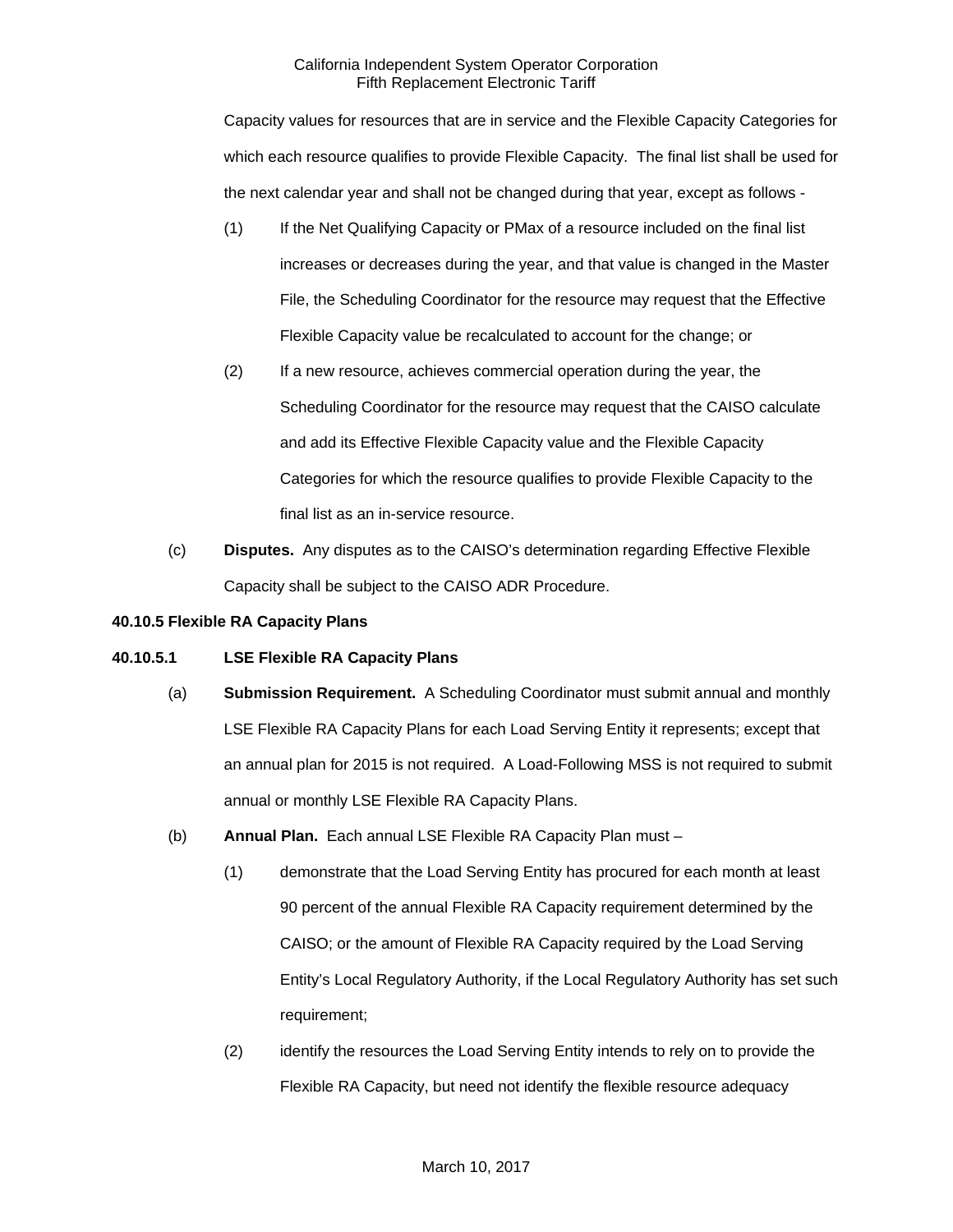categories; and

- (3) include all information and be submitted no later than the last Business Day in October, in accordance with the reporting requirements and schedule set forth in the Business Practice Manual.
- (c) **Monthly Plan.** The monthly LSE Flexible RA Capacity Plan must
	- (1) demonstrate that the Load Serving Entity procured 100 percent of the total monthly Flexible RA Capacity requirement determined by the CAISO; or the monthly amount of Flexible RA Capacity required by the Local Regulatory Authority, if the Local Regulatory Authority has set such requirement;
	- (2) include information for purposes of the validation under Section 40.10.5.3(a) and the evaluation for cumulative deficiency under Section 40.10.5.3(c)that shows the MW of Flexible RA Capacity the Load Serving Entity designates based on the total monthly requirement determined by the CAISO within the minimum or maximum quantity, as applicable, for each Flexible Capacity Category; or only if the Local Regulatory Authority has established its own flexible capacity requirement, shows the MW of Flexible RA Capacity the Load Serving Entity designates based on the total monthly requirement determined by the Local Regulatory Authority within the minimum or maximum quantity for each Flexible Capacity Category required by the Local Regulatory Authority, if applicable;
	- (3) identify all resources the Load Serving Entity will rely on to provide the Flexible RA Capacity and for each resource specify the Flexible Capacity Category in which the Flexible RA Capacity will be provided; and
	- (4) include all information and be submitted to the CAISO at least 45 days in advance of the first day of the month covered by the plan, in accordance with the reporting requirements and schedule set forth in the Business Practice Manual.
- (d) **Correction to Monthly Plan.** The Scheduling Coordinator for the Load Serving Entity may submit at any time from 45 days through 11 days in advance of the first day of the month covered by the plan, a revision to its monthly LSE Flexible RA Capacity Plan to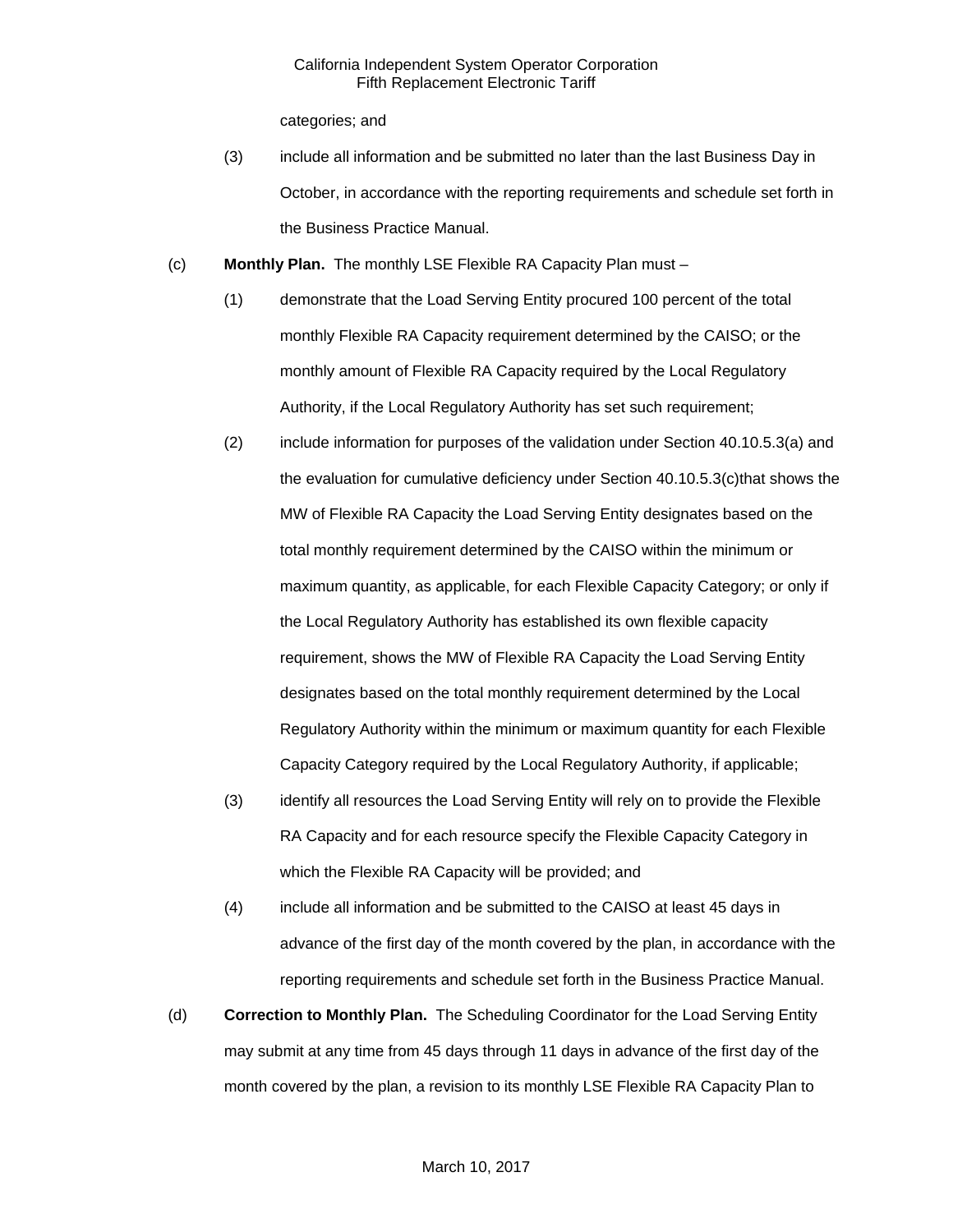correct an error in the plan. The CAISO will not accept any revisions to a monthly LSE Flexible RA Capacity Plan from 10 days in advance of the relevant month through the end of the month, unless the Scheduling Coordinator for the Load Serving Entity demonstrates good cause for the change and explains why it was not possible to submit the change earlier.

## **40.10.5.2 Resource Flexible RA Capacity Plans**

- (a) **Submission Requirement.** A Scheduling Coordinator must submit annual and monthly Resource Flexible RA Capacity Plans for each resource it represents that provides Flexible RA Capacity; except that an annual plan is not required for 2015.
- (b) **Annual Plan.** The annual Resource Flexible RA Capacity Plan shall --
	- (1) verify the resource's agreement to provide Flexible RA Capacity during the next Resource Adequacy Compliance Year; and
	- (2) include all information and be submitted no later than the last Business Day in October, in accordance with the reporting requirements and schedule set forth in the Business Practice Manual.
- (c) **Monthly Plan.** The monthly Resource Flexible RA Capacity Plan shall
	- (1) verify the resource's agreement to provide Flexible RA Capacity during the month;
	- (2) include an affirmative representation by the Scheduling Coordinator submitting the plan that the CAISO is entitled to rely on the accuracy of the information provided in the plan to perform those functions set forth in this Section 40; and
	- (3) include all information and be submitted to the CAISO at least 45 days in advance of the first day of the month covered by the plan, in accordance with the reporting requirements and schedule set forth in the Business Practice Manual.
- (d) **Correction to Monthly Plan.** The Scheduling Coordinator for the resource may correct an error in the plan by submitting a revision to its monthly Resource Flexible RA Capacity Plan at any time from 45 days through 11 days in advance of the first day of the month covered by the plan. The CAISO will not accept any revisions to a monthly Resource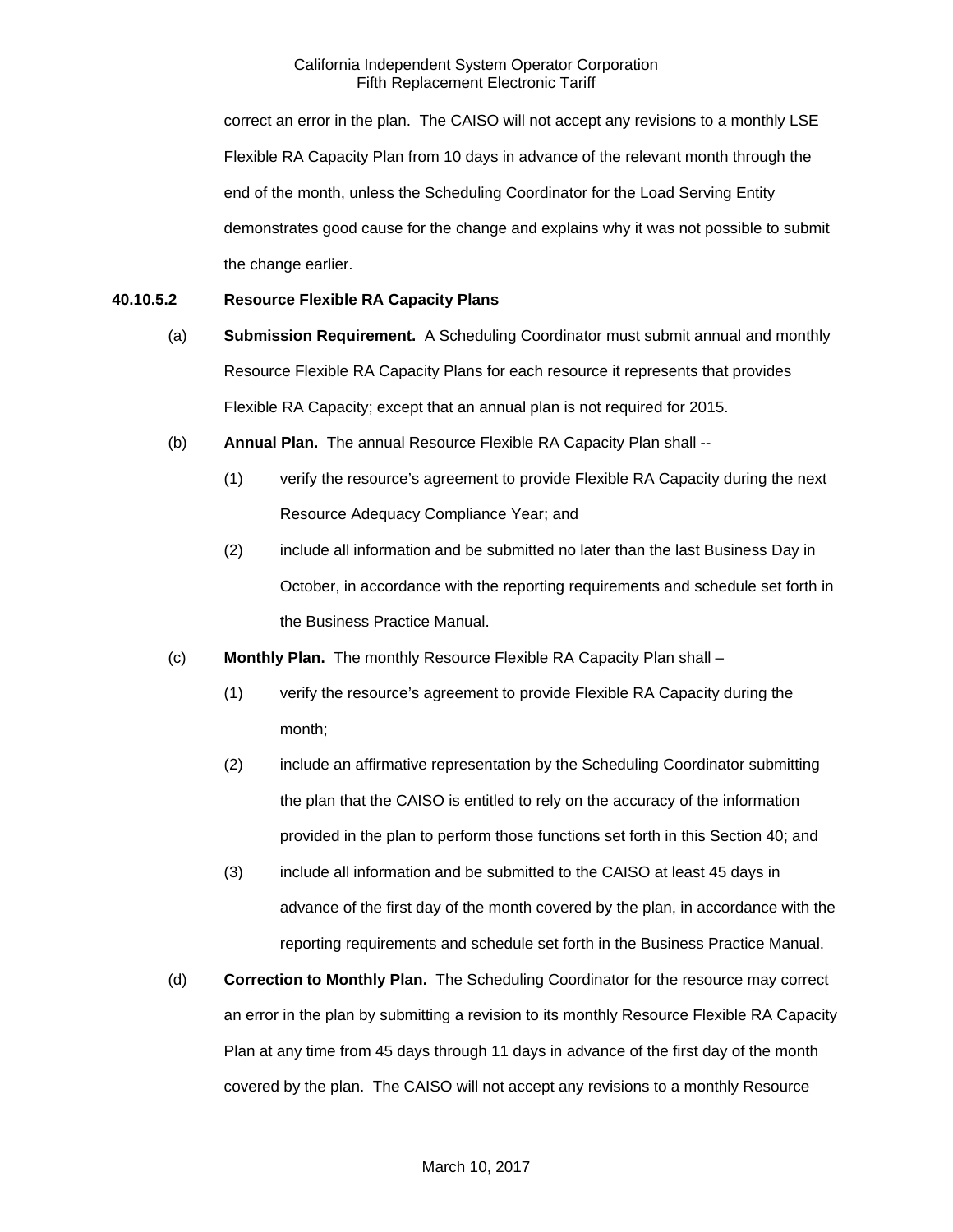Flexible RA Capacity Plan from 10 days in advance of the relevant month through the end of the month, unless the Scheduling Coordinator for the Resource demonstrates good cause for the change and explains why it was not possible to submit the change earlier.

## **40.10.5.3 Review of Flexible RA Capacity Plans**

## (a) **Validation for Deficiency In An Individual LSE Plan.**

- (1) If the Local Regulatory Authority has not established its own flexible capacity procurement requirements, the CAISO will validate the annual and monthly LSE Flexible RA Capacity Plans for that Local Regulatory Authority's jurisdictional Load Serving Entities, and will use the Effective Flexible Capacity value for each resource calculated under Section 40.10.4. The CAISO will determine whether each Load Serving Entity met its annual or monthly total Flexible RA Capacity Requirement, and for the monthly LSE Flexible RA Capacity Plan, whether it met the total monthly requirement within the minimum or maximum quantity, as applicable, for each Flexible Capacity Category.
- (2) If the Local Regulatory Authority has established its own flexible capacity procurement requirements, the CAISO will not validate the individual LSE Flexible Capacity Plans for that Local Regulatory Authority's jurisdictional Load Serving Entities.
- (b) **Identification of Discrepancy.** The CAISO will compare all LSE Flexible RA Capacity Plans and Resource Flexible RA Capacity Plans to identify any discrepancy in the Resource Adequacy Resources listed or the amount of the Resource Adequacy Capacity committed.

# (c) **Evaluation for Cumulative Deficiency.**

(1) The CAISO will evaluate the annual LSE Flexible RA Capacity Plans of all Load Serving Entities on a cumulative basis to determine whether the total amount of Flexible RA Capacity shown in the plans meets 90 percent of the annual Flexible Capacity Need determined by the CAISO pursuant to Section 40.10.1 or whether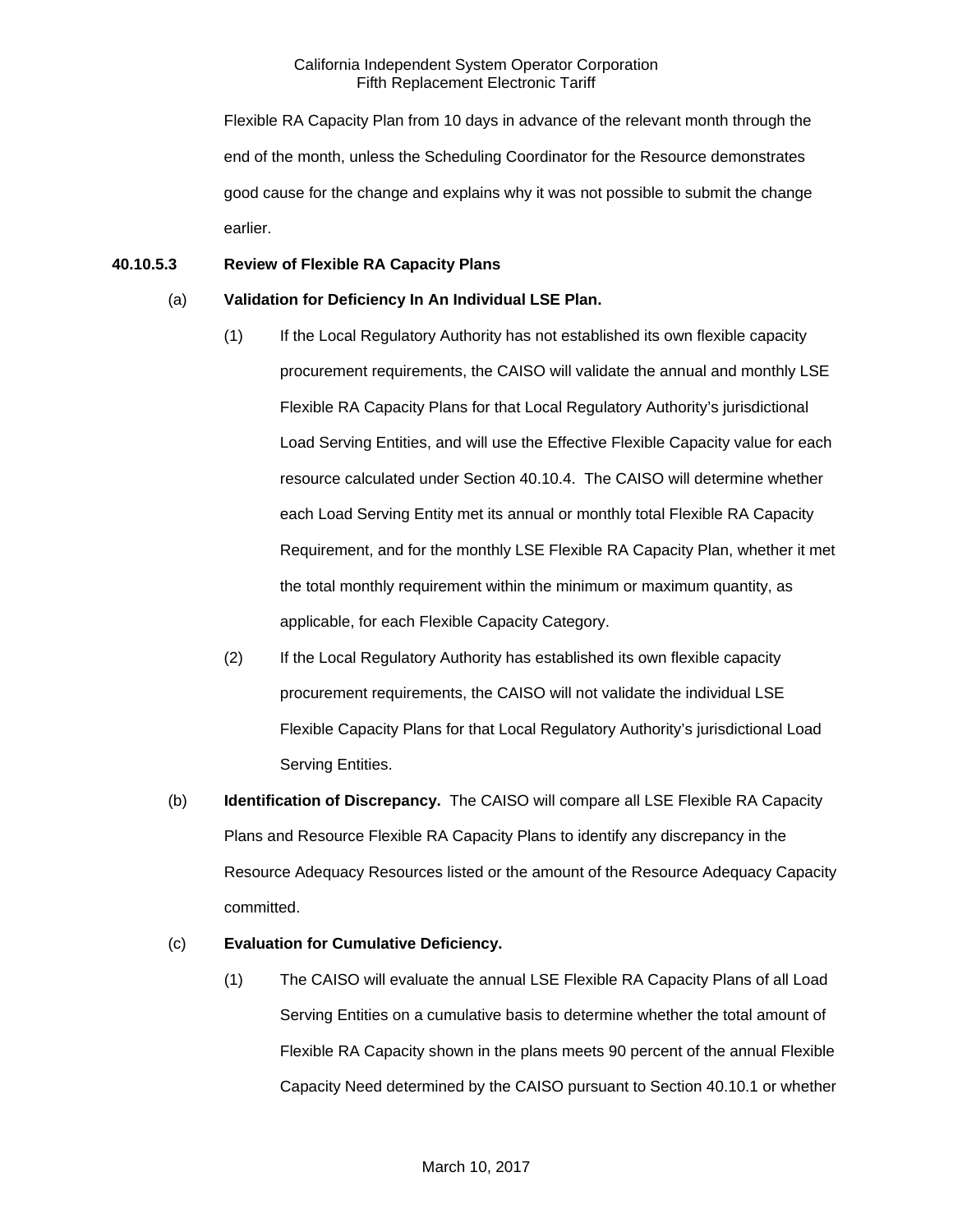a cumulative deficiency may exist under Section 43.2.7(a).

- (2) The CAISO will evaluate the monthly Flexible RA Capacity Plans of all Load Serving Entities to determine whether (i) the total amount of Flexible RA Capacity shown in the plans, limited to the maximum monthly requirement for each category, meets the applicable monthly Flexible Capacity Need determined by the CAISO pursuant to Section 40.10.1 or whether a cumulative deficiency may exist under Section 43.2.7(b)(1); or (ii) the total amount of Flexible RA Capacity shown in the base ramping Flexible Capacity Category in the plans meets the minimum monthly requirement for the base ramping Flexible Capacity Category determined by the CAISO pursuant to Section 40.10.1.5 or whether a cumulative deficiency may exist under Section 43.2.7(b)(2).
- (d) **Calculation of Flexible RA Capacity.** The CAISO will calculate the amount of Flexible RA Capacity included in the annual and monthly Flexible RA Capacity Plans using the MW amount of Flexible RA Capacity for each resource designated in a plan as a Flexible RA Capacity Resource up to the Effective Flexible Capacity value for the resource calculated under Section 40.10.4.
- (e) **Allocated Flexible RA Capacity Requirement.** The CAISO will calculate the Load Serving Entity's allocated annual and monthly Flexible RA Capacity Requirement –
	- (1) For Load Serving Entities within a Local Regulatory Authority that has not adopted its own allocation methodology, the CAISO will calculate the Load Serving Entity's allocated requirement based on the CAISO's allocation methodology set forth in Section 40.10.2.
	- (2) For Load Serving Entities within a Local Regulatory Authority that has adopted its own allocation methodology, the CAISO will use that Local Regulatory Authority's methodology for the Local Regulatory Authority's jurisdictional Load Serving Entities.